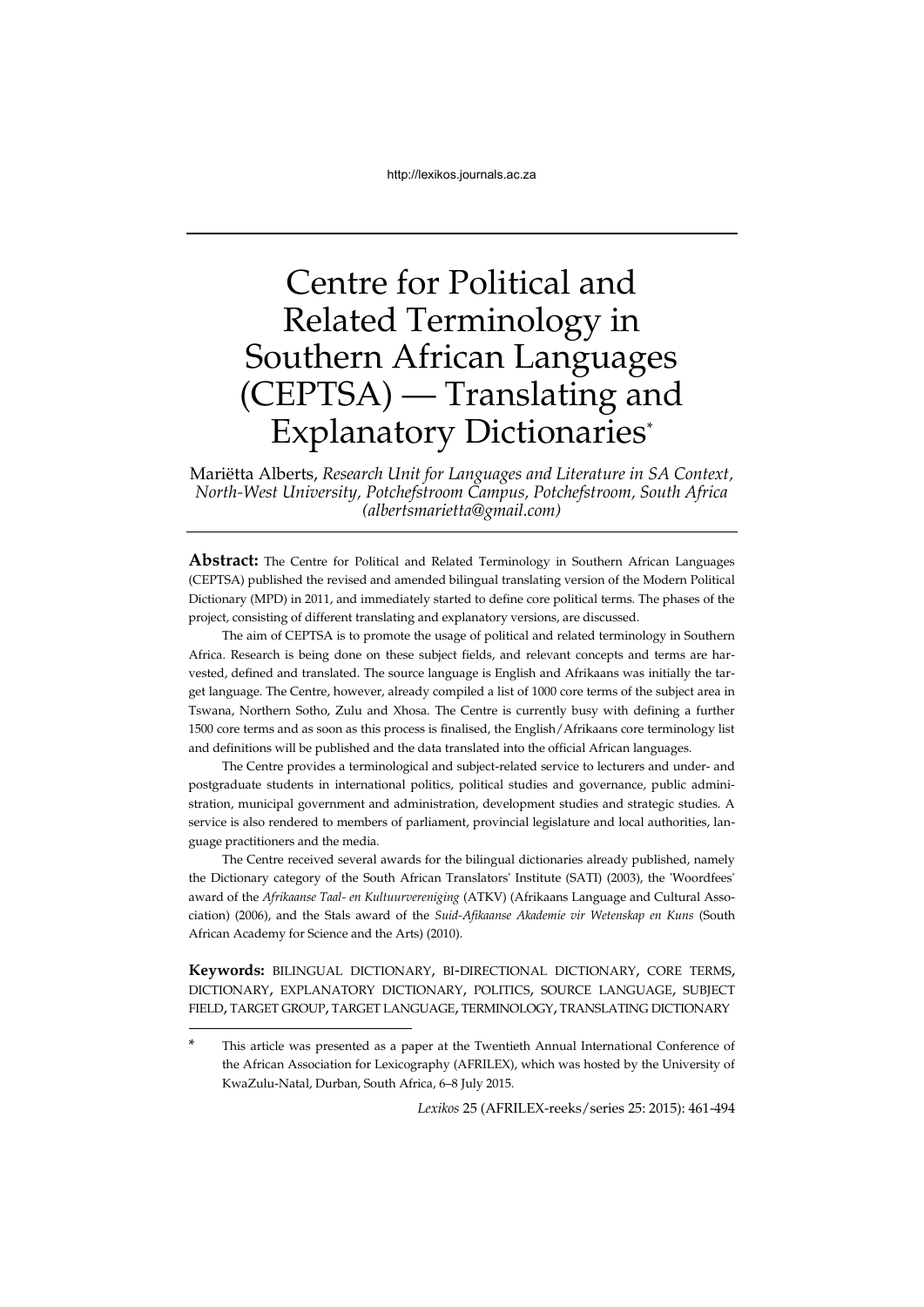**Opsomming: Die Sentrum Vir Politieke en Verwante Terminologie in Suider-Afrikaanse Tale (CEPTSA) — Vertalende en verklarende woordeboeke.** Die Sentrum Vir Politieke en Verwante Terminologie in Suider-Afrikaanse Tale **(**CEPTSA) het die hersiene en bygewerkte tweetalige vertalende weergawe van die *Nuwerwetse Politieke Woordeboek* (NWP) in 2011 gepubliseer en dadelik begin om kernterme te definieer. Die fases van die projek wat verskillende vertalende en verklarende weergawes behels, word bespreek.

Die doel van CEPTSA is om die gebruik van politieke en verwante terminologie in Suider-Afrika te bevorder. Navorsing word dus op hierdie vakterreine gedoen en relevante konsepte en terme word versamel, gedefinieer en vertaal. Die brontaal is Engels en aanvanklik was die doeltaal Afrikaans. Die Sentrum het egter reeds 'n lys met 1000 kernterme van die vakgebied in Tswana, Noord-Sotho, Zulu en Xhosa saamgestel. Die Sentrum is tans besig om 'n verdere 1500 kernterme te verklaar en sodra die proses afgehandel is, sal die Engels/Afrikaanse kernterme en definisies gepubliseer word en die data in die amptelike Afrikatale vertaal word.

Die Sentrum lewer 'n terminologies-vakkundige diens aan dosente en voor- en nagraadse studente in die internasionale politiek, staatkunde, publieke administrasie, plaaslike regering en administrasie, ontwikkeling- en strategiese studies. Die diens aan lede van die parlement, provinsiale wetgewers en plaaslike bestuur, taalpraktisyns en die media kan nie onderskat word nie.

Die Sentrum het verskillende toekennings gekry vir die tweetalige publikasies wat reeds die lig gesien het, naamlik die Woordeboekkategorie van die Suid-Afrikaanse Vertalersinstituut (SAVI) (2003), die Woordfeestoekenning van die Afrikaanse Taal- en Kultuurvereniging (ATKV) (2006) en die Stalprys van die Suid-Afikaanse Akademie vir Wetenskap en Kuns (SAAWK) (2010).

**Sleutelwoorde:** BRONTAAL, DOELTAAL, KERNTERME, POLITIEK, TEIKENGROEP, TERMINOLOGIE, TWEERIGTING WOORDEBOEK, TWEETALIGE WOORDEBOEK, VAK-GEBIED, VERKLARENDE WOORDEBOEK, VERTALENDE WOORDEBOEK, WOORDEBOEK

# **1. Introduction**

One of the main problems facing terminology development in a multilingual dispensation such as that of South Africa is the lack of subject specialists with an interest in terminology development. A further problem is that not all subject specialists have sufficient terminographical or linguistic background to be able to conceptualise in both source and target language(s). Nor do they have functional linguistic expertise to demarcate the concept and denote the concept in source and target languages. Functional linguistic expertise also entails knowledge in word-forming principles and spelling and orthography conventions. The various editions of the political dictionaries are excellent examples of subject specialists with expert knowledge in all the relevant political domains, a desire to develop the terminology of the subject field and with sufficient linguistic expertise to conceptualise in source and target languages. These subject specialists were also ably assisted throughout the compilation process by trained and experienced terminologists. The various editions of the dictionaries are excellent examples of interdisciplinary collaboration.

The Centre for Political and Related Terminology in Southern African lan-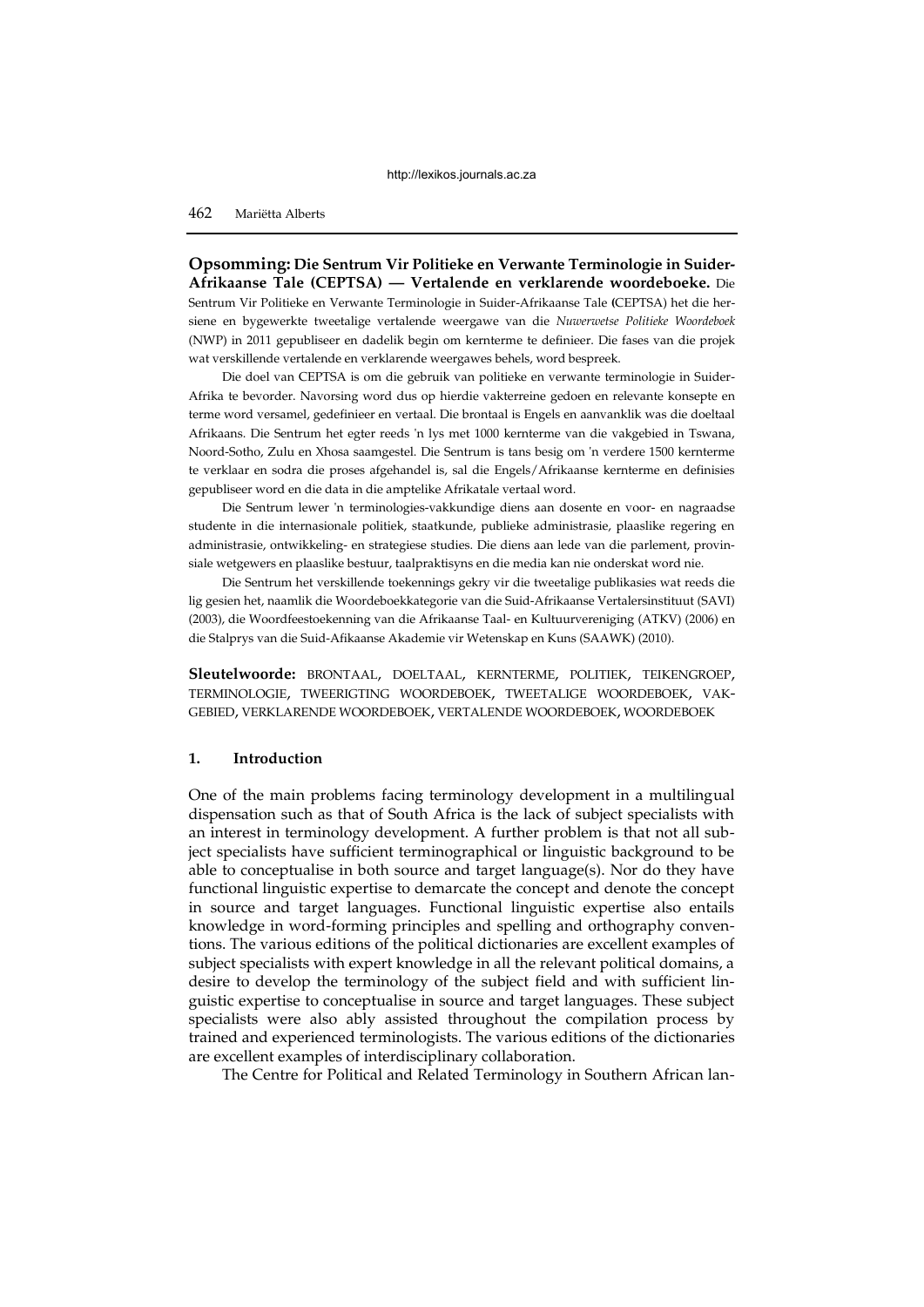Centre for Political and Related Terminology in Southern African Languages (CEPTSA) 463

guages (CEPTSA) has as main goal to facilitate a proper understanding of the political realm by compiling dictionaries in the various languages used in Southern Africa and particularly the official languages of South Africa. It is argued that political dictionaries assist with conceptualisation within the subject area and enhance the process of developing the official South African languages into functional languages (e.g. for higher learning and in the working environment). The Centre therefore provides assistance to subject specialists and language practitioners. The disciplines involved and which are broadly referred to as the political sciences, include politics, international politics, international relations, African politics, strategic studies, as well as aspects of political development, administration and political economy. The political sciences as discipline is a dynamic field with subject specialists, language practitioners and the ordinary public often being confronted with new terms almost on a daily basis. These terms come from all over the world (cf. Botha 2011).

The purpose with the current bilingual translating publications of the Centre is to facilitate the comprehension of the subject-related terminology of the political sciences, to assist with text reception and text production as well as to standardise translation of texts from English to Afrikaans and vice versa. Many of the dictionary entries are, however, from foreign languages and it also includes terms from the other official languages of South Africa. The database is continuously being updated and several updated reprints have seen the light between official editions.

An additional project of CEPTSA is the compilation of explanatory dictionaries. These dictionaries will contain definitions in all the official languages of South Africa. One thousand core terms have already been translated into an additional four of the official languages of South Africa, namely Northern Sotho (Sesotho sa Leboa/Sepedi), Tswana (Setswana), Zulu (isiZulu) and Xhosa (isi-Xhosa) and a draft list was disseminated to target users for their feedback.

The members of the Centre are currently finalising a project of 2500 core definitions in English. The members have already translated the terms and definitions into Afrikaans and are busy editing the source and target languages. The English–Afrikaans/Afrikaans–English translating and explanatory dictionary will be published while the committee compiles the multilingual dictionary containing all official African languages.

# **2. Background**

The original bilingual bidirectional English–Afrikaans/Afrikaans–English translating political dictionary, namely *Political and Related Terminology/Staatkundige en Verwante Terminologie* (Government Printer, Pretoria) (cf. DAC 1989), was the result of a needs assessment study that was done in 1983–84 by the National Terminology Services (NTS) of the Department of National Education (later the Department of Arts, Culture, Science and Technology; now: Terminology Coordination Section, National Language Service, Department of Arts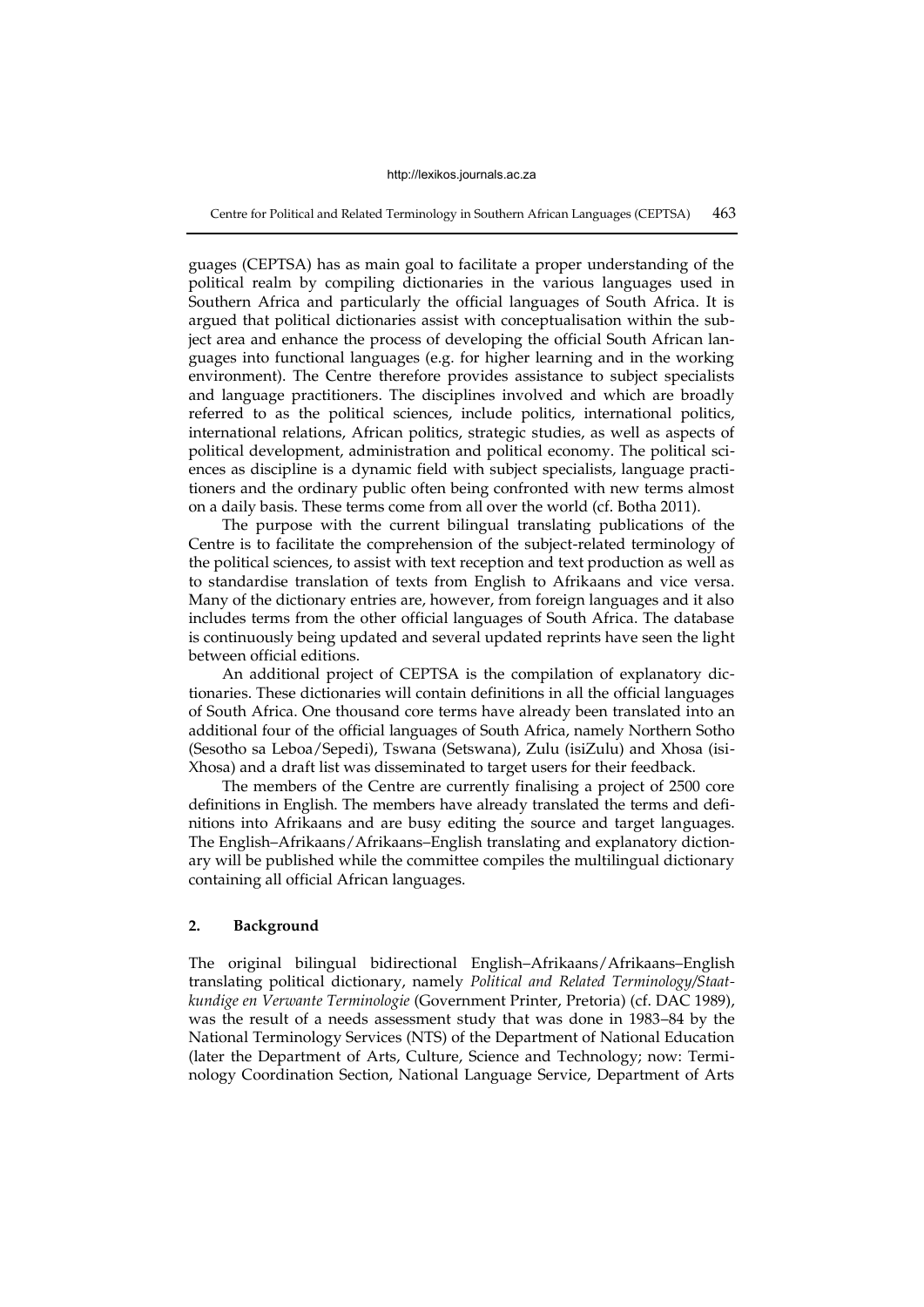and Culture). The needs assessment study indicated a need for a dictionary consisting of terminology of the political and related sciences. A Technical Committee for Political Sciences was established consisting of experts in the relevant fields. This committee functioned until 1997 under the auspices of the National Terminology Services.

In 1991 the Technical Committee for Political Sciences conducted another needs assessment study to determine the need for a revised and updated version of the 1989 publication. This committee started the revision process by excerpting terminology related to the international and national political scene in order to capture the enormous growth of new concepts in this and related fields. There was indeed a dire need for a revised and updated version.

The history of the *Centre for Political and Related Terminology in Southern African Languages* (CEPTSA), however, goes back to 1998 when the Department of Arts, Culture, Science and Technology (DACST) ceased all support for the project. CEPTSA was established in the Department of Politics and Governance, Rand Afrikaans University (now: University of Johannesburg), and continued with the work of the Technical Committee for Political Sciences under the auspices of this Department.

The Centre originally consisted of subject specialists from various institutions who were not only interested in the study field but also keen to compile a comprehensive political dictionary. The members were assisted in compiling the dictionary by skilled terminologists.

The Centre has a non-profit policy with the emphasis on addressing the needs of the various disciplines involved, as well as of society. The university does not fund the Centre, which is required to generate its own income. Since the proceeds from the sales of the dictionary/dictionaries and glossaries are totally insufficient to cover the costs of their production, the Centre is dependent on grants and donations for its work. While fulfilling a real need the products of the Centre are subject-specialised with a limited circulation and thus do not provide high visibility for sponsors, which makes it extremely difficult to obtain financial contributions (cf. Le Clus 2011).

The Centre is currently managed by a part time Director and Governing Committee to control the activities of the Centre under the supervision of the University Council. The work of CEPTSA is done by research fellows who are recognised experts in the various disciplines and languages represented. They work on a voluntary and part-time basis. The research team is supported by an experienced terminologist who handles the database. A locally developed database system, TshwaneTerm developed by TshwaneDJE, is used for the compilation of the various dictionaries and technical support is provided by TshwaneDJE throughout all the projects.

The overall purpose of the Centre is to promote political and related terminology in Southern African languages. The project is done within the South African and world context. The Centre fulfils the purpose by doing research with regard to political and related terms and how they may best be named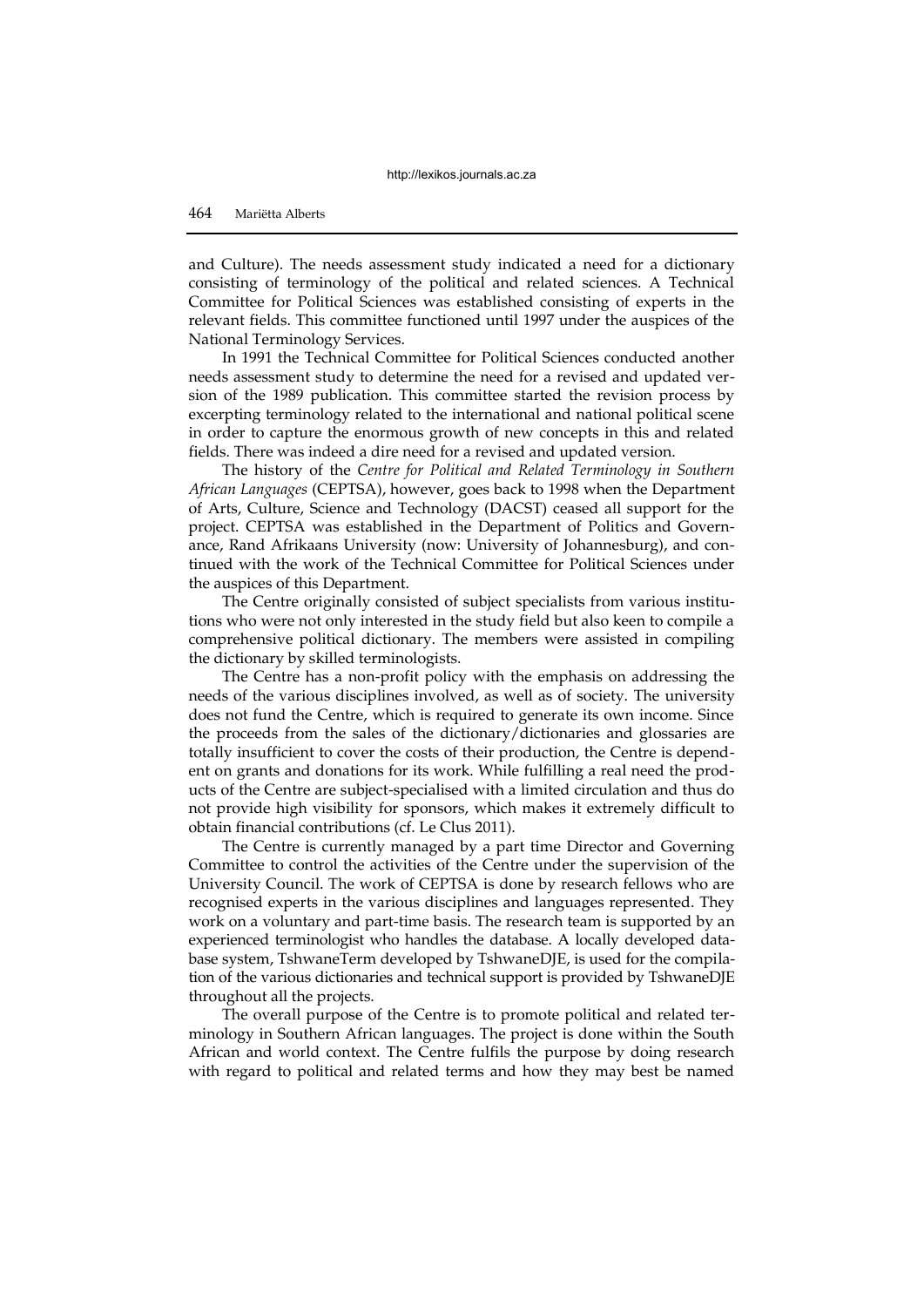Centre for Political and Related Terminology in Southern African Languages (CEPTSA) 465

and systematised in the relevant languages. Moreover it compiles, makes available and promotes the use of bilingual translating dictionaries of political and related terms. The Centre is also in the process of compiling multilingual explanatory dictionaries and related products in Southern African languages and assists with the creation and use of political and related terms on request. The Centre aims to obtain the co-operation of experts and interested parties and to promote common interests with regard to political and related terms. Finally, the Centre actively endeavours to contribute to the linguistic and terminological empowerment of the community (cf. Le Clus 2011).

The centre renders a service to:

- Under- and postgraduate students in International Politics, Political Studies and Governance, Public Administration, Municipal Government and Administration, Development Studies, and Strategic Studies.
- Academic teachers of these subjects.
- Members of Parliament, Provincial Legislatures and Local Authorities.
- Language practitioners in the public sector.
- Language practitioners in the private sector.
- The media.
- Related institutions in other states.
- Institutions involved in the empowerment of the community (cf. Le Clus 2011).

The Centre has as its ultimate goal the compilation and publishing of political dictionaries in all the official languages of South Africa. As a starting point the Centre excerpted some 16 000 subject specialist terms in English and translated these terms into Afrikaans. This project was completed and the first edition of the full bilingual bi-directional Modern Political Dictionary was published in the course of 2002. An updated reprint appeared in 2006 and the third revised edition was published in 2011.

The next phase was to start with the African languages on the basis of the need from the various linguistic communities and the disciplinary expertise available. A start was made by defining 250 core terms in English and Afrikaans and translating them into Zulu and Northern Sotho as a trial run (cf. CEPTSA n.d.); this was followed by a further 750 terms with definitions that were translated into the same languages. These terms and their definitions were subsequently translated into Xhosa and Tswana also and published as a draft glossary of 1000 core political terms (cf. Le Clus 2011).

The glossary of 1000 core political terms is being expanded to 2500 core political terms and definitions in the same six languages. It was decided to complete and publish the English–Afrikaans version of the 2500 core political terms as soon as possible to allow subject specialists and language practitioners to utilise the data and to give feedback to the compilers of the dictionary before finalising the multilingual version.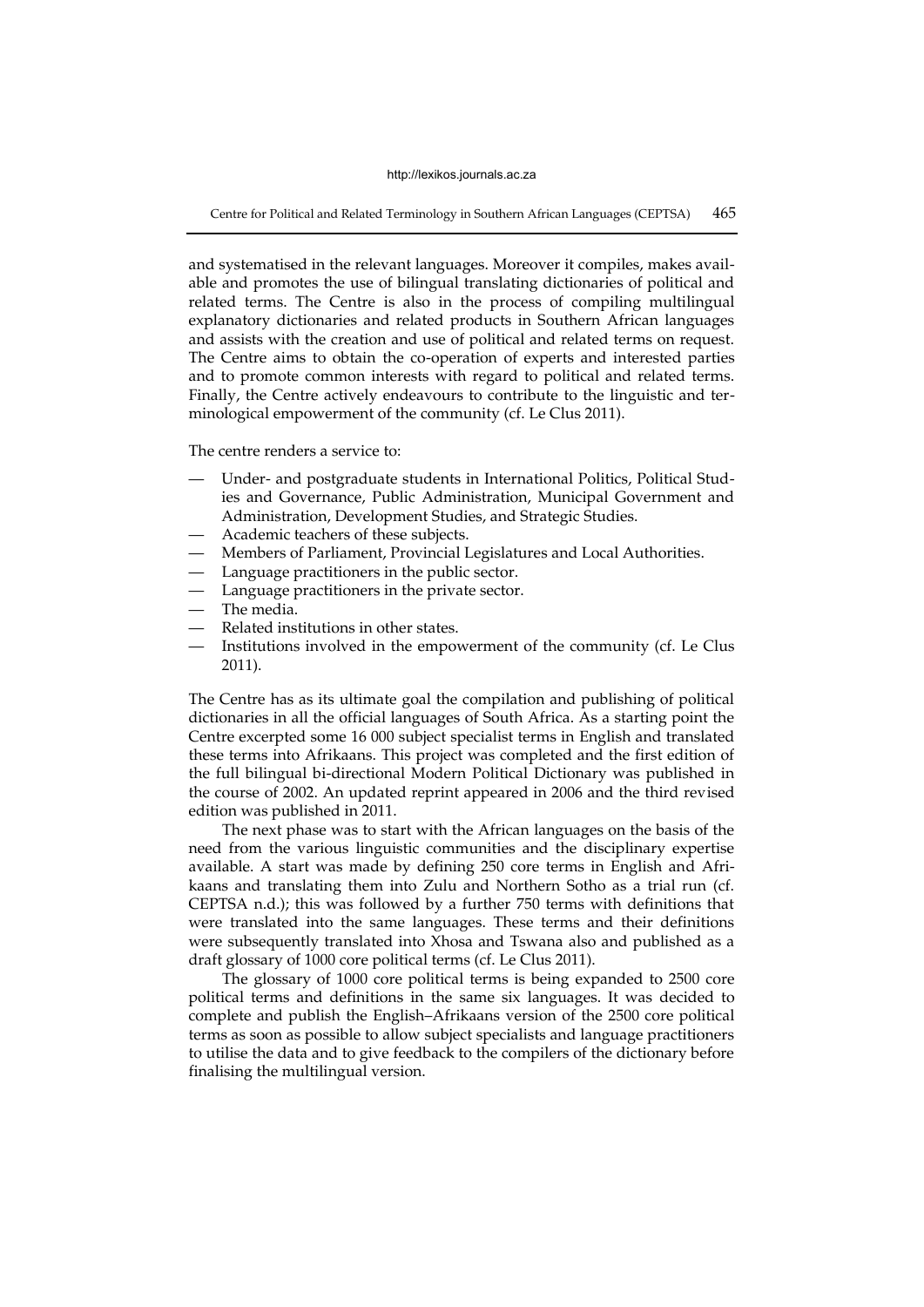The bi- and multilingual political dictionaries compiled by CEPTSA are good examples of a perfect terminographical process. The various stages and the execution of the project are discussed in the following sections. The current database contains many more terms than the previous publications and various additional annexures are also planned. The bilingual translating dictionaries and the envisaged multilingual explanatory political sciences dictionaries within South African and world context receive attention since they are valuable assests to the subject field and language communities.

# **3. The terminographical process**

Political and societal changes in the new democratic South Africa have largely transformed the functional role of the indigenous languages. Section 6 of the Constitution provides for multilingualism and the development of the country's linguistic heritage (Department of Justice 1996). This system of official multilingualism has produced a substantial demand for terminology creation as various business matters (civil service departments, local administrative bodies, courts of law, amongst others) need to be conducted in the different official languages (cf. Government Gazette 2012, 2013). Multilingualism in South Africa is a sociolinguistic fact to be taken seriously (Alberts 1998: 230). A large proportion of South Africa's inhabitants can only be reached by means of indigenous languages. In a subject-related situation (i.e. politics), it is furthermore accepted that specialised information is conveyed and assimilated best through the mother-tongue or first language (cf. Alberts and Mollema 2013: 8). However, information flow is prevented from being established by factors such as low literacy rates, low levels of proficiency in English and terminologically poorly developed African languages (cf. Fourie 1994: 11-15).

A problem facing multilingual terminology development in South Africa is a shortage of subject specialists with an interest in terminology development. Furthermore very few of the subject specialists with such interest have a functional linguistic knowledge of the respective official languages. Terminology development is an interdisciplinary activity where the point of departure is subject related, but without linguistic input it is impossible to compile dictionaries for special purposes. The various bilingual and multilingual translating and explanatory political dictionaries compiled by CEPTSA will serve as examples of interdisciplinary collaboration where subject matter and language(s) successfully meet.

Terminology is a tool for communication in languages for special purposes, e.g. politics. It addresses user needs and language functions such as text reception (decoding) and text production (encoding). Terminology allows for subjectrelated communication between subject specialists and between subject specialists and laypeople. The documentation and standardisation of terms will ensure exact communication. Standardisation, however, is a process and terms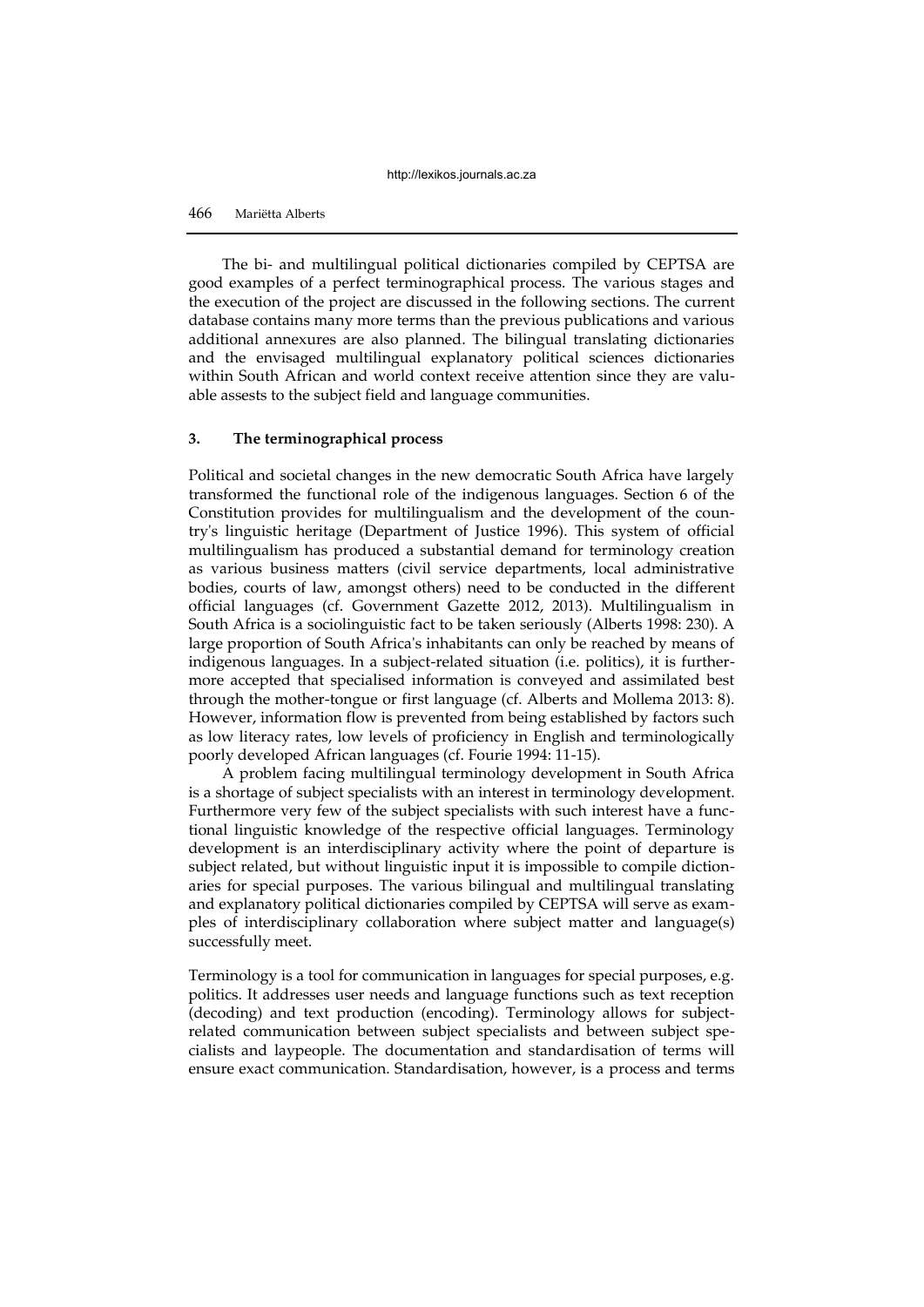Centre for Political and Related Terminology in Southern African Languages (CEPTSA) 467

can only be standardised when they are systematised and documented, and through frequent usage are able to penetrate the subject field and languages.

The need for unambiguous communication in the theoretical and applied fields of human activity is constantly increasing. Subject specialists and terminologists are focused on the provision of unambiguous source- and target-language terms for well-defined concepts. In order to achieve this aim, it is necessary to determine the precise meanings of terms which enable users to comprehend and use them in a universally accepted manner (cf. Alberts and Mollema 2013: 1). Exact communication can only be achieved if the sender of the message and its receiver attach the same meaning to the given message. In the normal communication process, **specialised information** is **encoded** to be conveyed/transmitted from a **sender** (S1) as communication source to a **receiver** (R1) as recipient of information who will **decode** the **message** and then react on the stimulus received, i.e.:

**S1**  $\rightarrow$  specialised information  $\rightarrow$  **R1** 

Ambiguity in the specialised information may give rise to confusion and distortion of the communication process. One way to ascertain the exact meaning of a message conveyed through the medium of language is to document and standardise the terminology of languages for special purposes (LSP). When everyone in a specific language group working in a similar working environment understands the same message conveyed by a specific concept denoted by a specific linguistic label (the term), one can consider the term to be standardised. This is precisely what terminology is all about. It is the task of the terminologist to make sure that basic terminological principles, user needs, cultural differences and language attitudes of the professional group are taken into account when denoting concepts and coining terms (cf. Alberts and Mollema 2013: 8-9)

As background to vocabulary development and the acquisition of related terminology, a brief explanation of terminological theory is required. According to Sager (1990: 4), terminology is concerned with "the study and use of the systems of symbols and linguistic signs employed for human communication in specialised areas of knowledge and activities". Terminology is "a representation of an equally coherent, but possibly differently structured system of concepts" (Sager 1990: 114). A term is created when various linguistic labels are used to describe or name a specific object or concept. It therefore refers to a definite concept which is clearly defined within specific parameters. A term is as such the linguistic representation of a mental construct. There is a special interrelationship between the symbol, the concept (that is its mental representation in one's brain) and the various linguistic labels used in different languages to describe the object and concept. If this does not exist, a misunderstanding or miscommunication will result (Sager 1990: 57; Alberts and Mollema 2013: 9):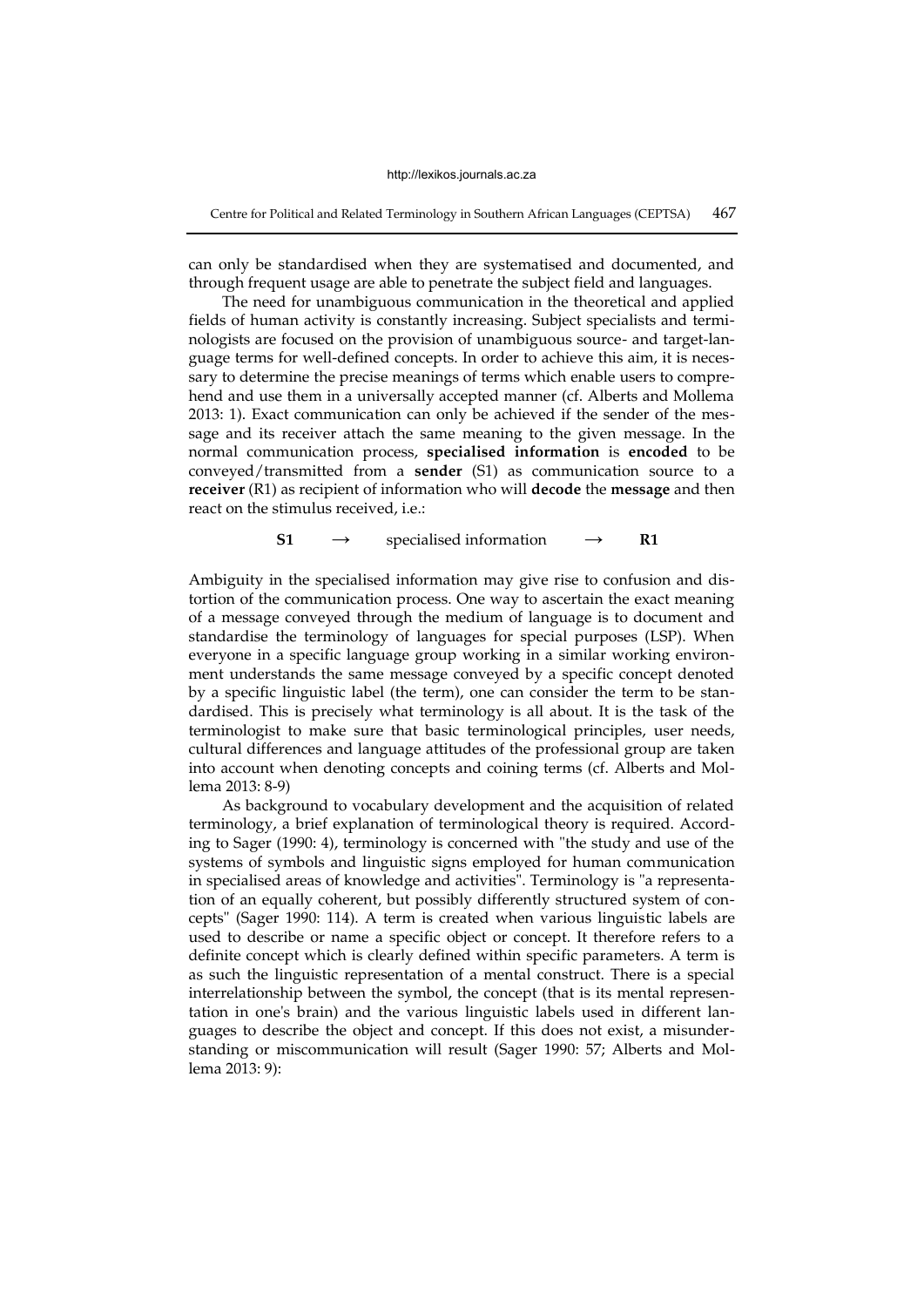

**Definition:** That branch of government which is charged with the making of authoritative and enforceable rules (laws) for a society

**SL term:** eng: legislative authority

**TL term equivalents:**

**afr:** *wetgewende gesag*  **zul:** *umkhandlu wesishayamthetho* **nso:** *lekgotlatheramelao*  **xho:** igunya lomthetho **tsw:** pusotheramelao (cf. CEPTSA database 2015)

**Diagram 1:** Conceptualisation and term creation (cf. Alberts and Mollema 2013: 9)

Bilingual and multilingual dictionaries act as facilitators in scientific or technical communication processes. The process of compiling terminology lists/glossaries/subject related dictionaries, however, is a long and tedious endeavour that requires input from subject specialists, language practitioners and linguists. Subject specialists often are not expertly versed in the rules of a particular language, but likewise language specialists such as terminologists, translators and linguists are not experts on the terminology of the discipline. Thus, the compilation of subject-related dictionaries should not involve the mere translation of terms and definitions by language practitioners and linguists. Such a project requires the input from experts in the discipline that are also mother-tongue speakers of the target language, as well as being quite knowledgeable of the source language (cf. Botha 2011).

The political sciences dictionary project was originally planned in three phases. The first phase was supposed to be the publication of the bilingual bidirectional translating dictionary (i.e. the 1989 edition). The second phase consisted of the defining of core terms and the third phase entailed the inclusion of terminology equivalents in the African languages (cf. Alberts 2003: 272). In practice, the first phase, however, consisted of the the revision and update of the 1989 bilingual dictionary and the phases were later replanned as:

| Phase 1: | Bilingual   | Phase 2: | Bilingual   | <b>Phase 3:</b> | Multilingual |
|----------|-------------|----------|-------------|-----------------|--------------|
|          | Translating |          | Explanatory |                 | Explanatory  |

Due to the new demanding political situation in South Africa in the 1990's seri-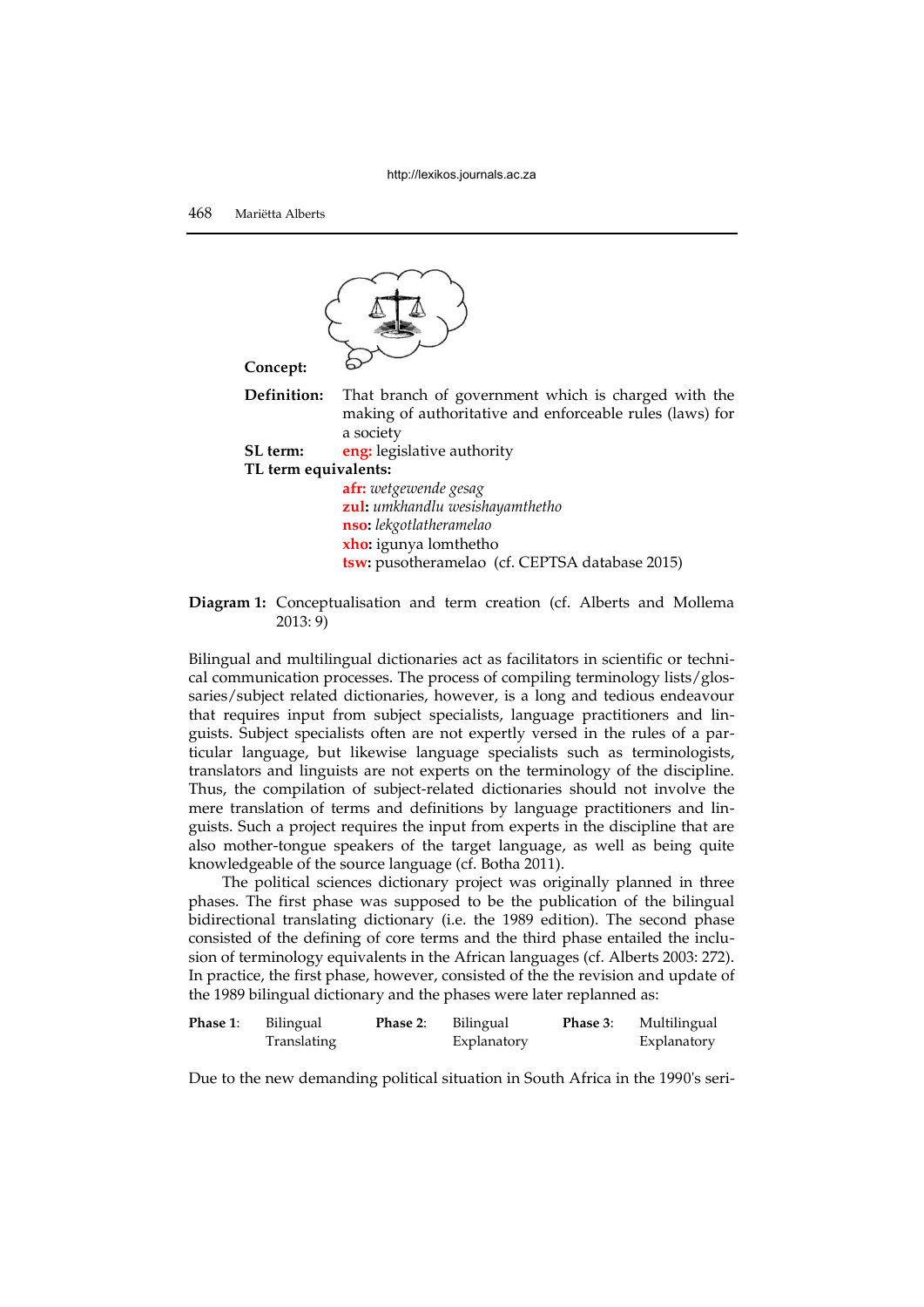Centre for Political and Related Terminology in Southern African Languages (CEPTSA) 469

ous planning was done to decide on new policies and strategies and these initiatives created numerous political and related terms. Although the members of CEPTSA started defining terms and were fully aware of the need for an explanatory dictionary, the process was slow. It was decided to rather revise the 1989 edition of the dictionary.

CEPTSA almost trebled the number of entries of the original dictionary and finalised and published its first bilingual bidirectional translating dictionary in 2002 (CEPTSA 2002). A third, revised edition of the full bilingual Modern Political dictionary, containing 16 000 political and related terms, was published in May 2011 (CEPTSA 2011).

The CEPTSA dictionary project with all its phases is an excellent example of how a terminographical project should be conducted. The concepts are excerpted and researched within their conceptual and contextual relationships. The terms are excerpted in the different subject fields in various languages. The members of the Centre consulted subject-specific sources such as textbooks, periodicals, technical and general dictionaries, and also popular sources such as magazines and papers. Personal contributions by subject specialists and queries by language practitioners also played a major role in the harvesting of terms.

The terms are then depicted in English, which was determined to be the source language (SL). Only after ascertaining the correctness of the SL terms in relation to their different concepts, the SL terms are supplied with target language (TL) equivalents. In the case of the bilingual translating dictionaries Afrikaans is the TL. This is a result of the bilingual policy of the previous dispensation.

In the case of explanatory dictionaries the excerpted terms are representative of core concepts in the political and related fields of study. The committee members, in collaboration with other experts, define these terms in the SL and only when there are absolute consensus on the definitions, these definitions are translated into the TL. This is also the process being followed for the multilingual version. CEPTSA supply the SL and TL terms and definitions to language practitioners to translate them into the various official African languages making use of the available disciplinary and linguistic expertise.

A start for a multilingual product was made by utilizing 250 core terms and definitions in English and Afrikaans and translating them into Zulu (isiZulu) and Northern Sotho (Sesotho sa Leboa/Sepedi) as a trial run (cf. CEPTSA n.d.). The members of CEPTSA selected a further 750 core terms to be defined and translated into the same four languages. These terms and definitions were subsequently translated into Xhosa (isiXhosa) and Tswana (Setswana) and published as a draft multilingual explanatory term list of 1000 core political concepts (cf. Le Clus 2011). The draft lists with six of the official South African languages were submitted to the relevant National Language Bodies of the Pan South African Language Board for verification and authentication by language experts. This term list was not officially published.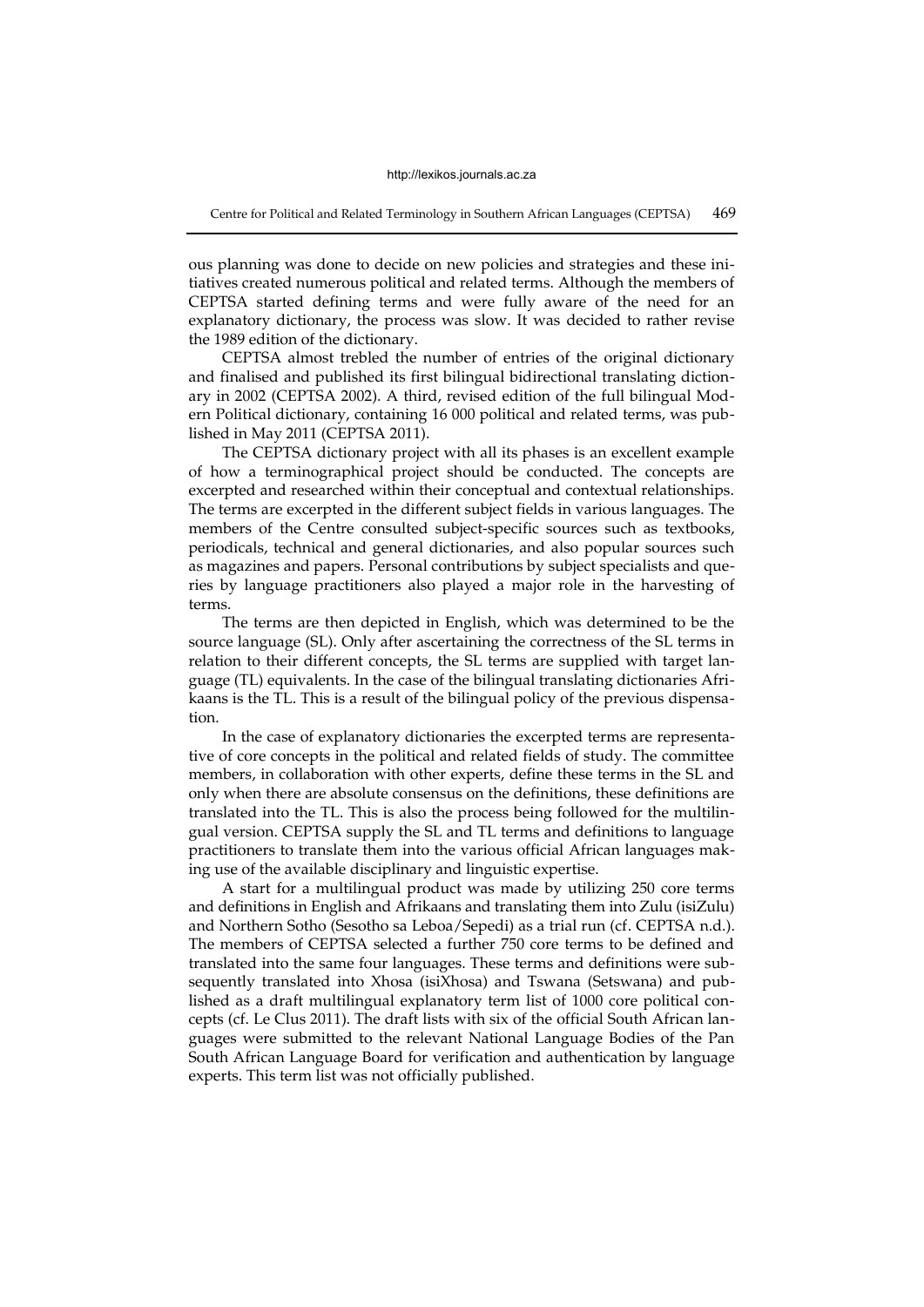# 470 Mariëtta Alberts

CEPTSA decided to expand the explanatory version of the dictionary by adding another 1500 concepts. The terms and definitions relating to these concepts are already defined in English and Afrikaans and the process to include the African language equivalents has started. It was decided to first publish the English–Afrikaans/Afrikaans–English version of the explanatory dictionary consisting of 2500 core concepts while the African language versions are being compiled.

The ultimate project will be a multilingual explanatory Modern Political Dictionary consisting of 16 000 translated terms and definitions in all official languages and in all relevant subject fields (cf. Le Clus 2011). The end-result will contain relevant annexures and will benefit the various target groups.

CEPTSA's computerised database gives total flexibility in printing the dictionary in totality or desired selections from it according to demand, i.e. a glossary in specific languages only or an *ad hoc* glossary for a particular purpose (cf. Le Clus 2011). The TshwaneTerm database is managed by an experienced terminologist. The members of the committee revise the content regularly and the database is then updated by the terminologist.

#### **4. CEPTSA's bilingual translating dictionary projects**

The *Political and Related Terminology/Staatkundige en Verwante Terminologie* published in 1989 was revised and updated considerably by the Technical Committee Political Sciences and later by CEPTSA, before publishing the 2002 and 2011 editions of the *Modern Political Dictionary/Nuwerwetse Politieke Woordeboek*. The Centre has already received three awards for the editions published, namely the Dictionary category of the South African Translators' Institute (SATI) (2003), the 'Woordfees' award of the *Afrikaanse Taal- en Kultuurvereniging*  (ATKV) (Afrikaans Language and Cultural Association) (2006), and the Stals award of the *Suid-Afikaanse Akademie vir Wetenskap en Kuns* (South African Academy for Science and the Arts) (2010).

CEPTSA decided to divide the project into various phases. The publication of the 2002 and 2011 editions *Modern Political Dictionary* ends the first phase of the project. The latest (third) revision of the bilingual English–Afrikaans/ Afrikaans–English *Modern Political Dictionary* published in 2011 contains considerably more terms than the previous publications of 1989 and 2002. The central list contains the bilingual (English–Afrikaans) terms in alphabetical order. The content is reversed (Afrikaans–English) and various annexures were added as back matter. Some terms are also placed in their various conceptual relationships in annexures. The terms contained in the annexures are also listed in their alphabetical places in the central list, but the conceptual ordering in the annexures adds valuable assistance to the target user. User guidance is provided in an extensive front matter of the dictionary.

The 2011 edition contains subject-related material from international politics, political studies and governance, public administration, municipal gov-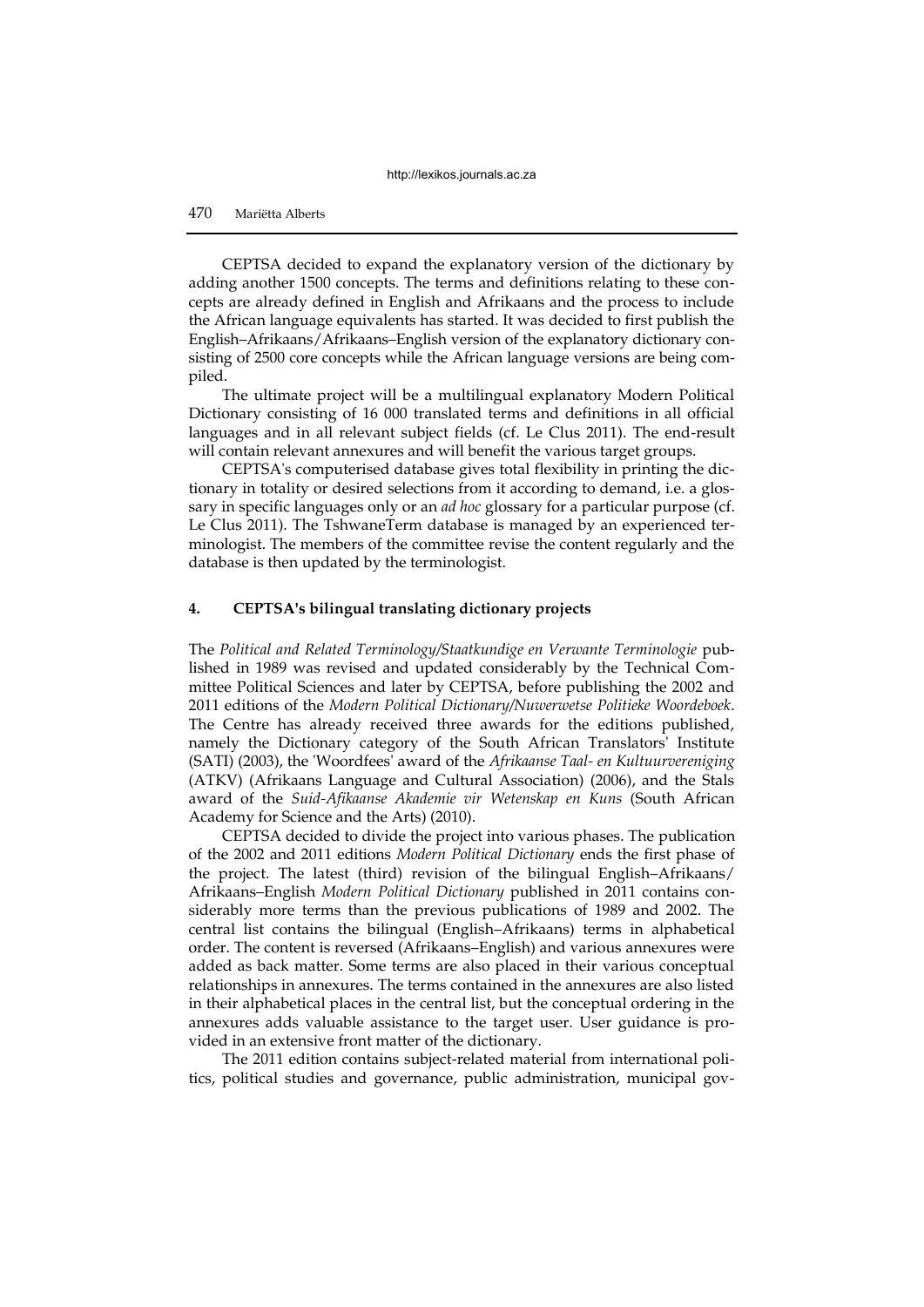Centre for Political and Related Terminology in Southern African Languages (CEPTSA) 471

ernment and administration, development studies and strategic studies. In excerpting the concepts the members harvested terms from textbooks, subjectrelated and popular magazines and newspapers and consulted general and technical dictionaries, considering the political sense of each term, e.g.:

# **administration**: **administrasie administration** {*of an act*}: **uitvoering** {*van 'n wet*} **administration** {*customary in the USA, eg Clinton Administration*}: **administrasie** (**bewind**) {*gebruiklik in die VSA, bv Clinton-administrasie*}

The latest edition of the dictionary also contains several neologisms while problematic terms received attention and were in some cases amended. Gains from the indigenous languages as well as from foreign languages were added. The committee dealt with orthography and transliteration problems that developed from the Afrikaansification of borrowed terms. Another valuable asset is the variety of functional suffixes that were used productively in the *Modern Political Dictionary.* The dictionary also contains quite a number of abbreviations for full forms.

# **4.1 Neologisms**

Various concepts were sourced as English terms and these terms needed Afrikaans equivalents:

**brain gain**: kundigheidswins **fat cat**: roomvraat (geiljan, vetkat <af te keur>) **gutter education**: flenteronderwys (afskeeponderwys) **impeachment** {*charge against incumbent of a specific office*}: ampsaanklag {*aanklag teen bekleër van 'n bepaalde amp*} **impeachment**: staat van aanklag **kickback**: gunsloon

#### **4.2 Problematic terms**

It sometimes poses a problem when a SL term needs to be translated. In some cases these terms cannot easily be translated since specific connotations (even sometimes emotional connotations) are either attached to the term which cannot be translated in the TL without the meaning being lost or term equivalents already exist in the TL which do not convey the same meaning as that of the SL terms:

**dumping** *{eg of radioactive waste}*: **storting** *{bv van radio-aktiewe afval}* **dumping** *{eg of economic goods}*: **dumping** *{bv van ekonomiese goedere}*

**struggle**: **stryd** 

**struggle** <the struggle> *{in South Africa it refers to the period ca 1960–1990 in*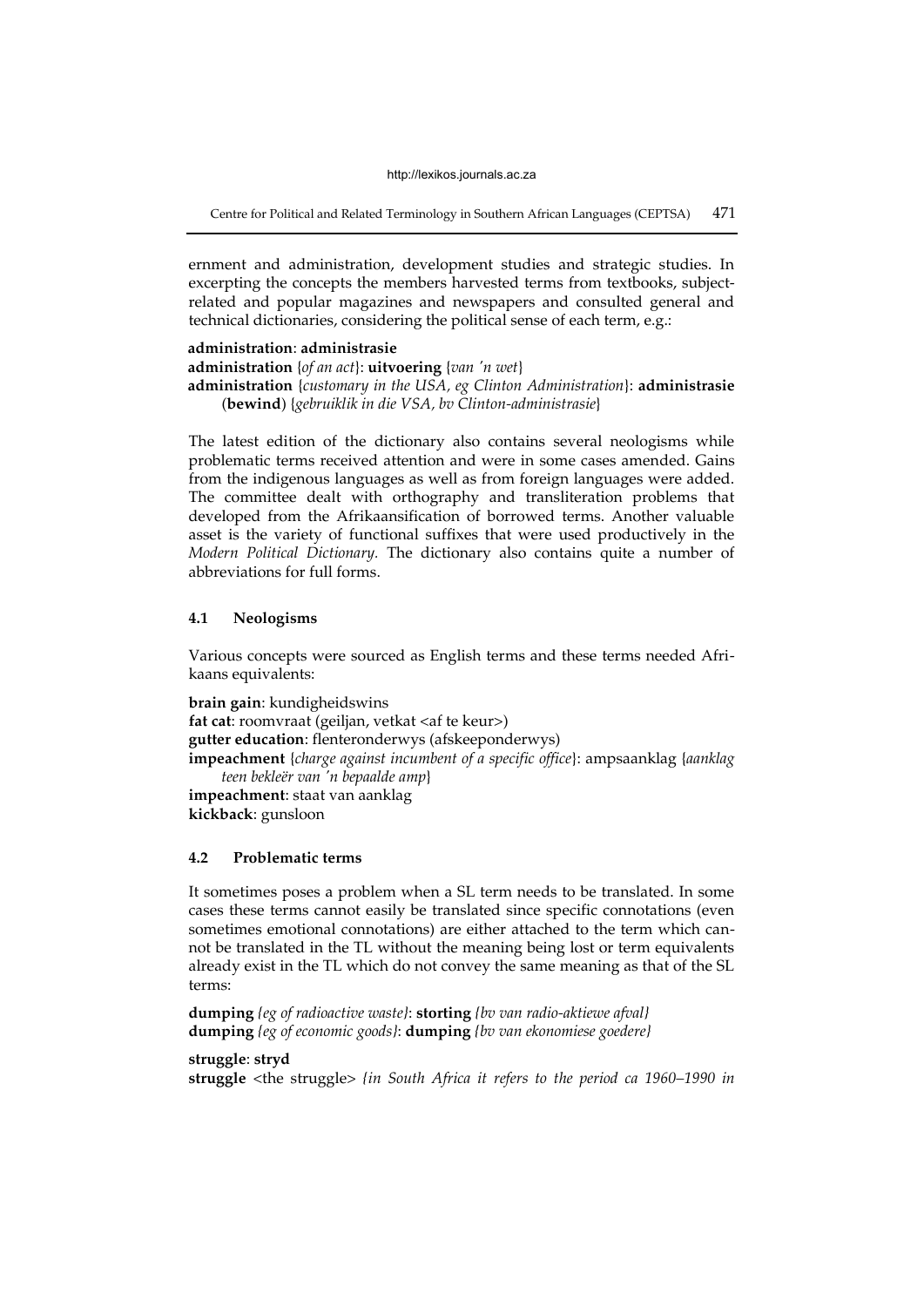*which the black freedom movements conducted a violent revolutionary struggle against the NP government}*: **struggle** <die struggle> *{in Suid-Afrika verwys dit na die tydperk ca 1960–1990 waarin swart bevrydingsbewegings 'n gewelddadige rewolusionêre stryd teen die NP-regering gevoer het}*

**township** *{a black residential area, mainly associated with apartheid}*: **township** *{'n swart woongebied, hoofsaaklik verbind met apartheid}*

**township**: **lokasie** 

#### **township**: **woonbuurt**

**township** *{term denoting various forms of residential areas in other states such as US, Canada and UK}*: **dorpsgebied** *{term wat verskeie vorme van woongebiede in ander state soos die VSA, Kanada en VK aandui}*

#### **4.3 Gains from indigenous languages**

Several terms originating from the indigenous languages are already part of the English and Afrikaans vocabulary, e.g. **shebeen**: sjebien; **spaza shop**: spazawinkel; **stokvel**: stokvel.

Other terms gained from the official African languages are:

#### **4.3.1 Afrikaans**

**verkramp** {highly conservative in politics; originated in RSA}: **verkramp** {hoogs konserwatief in politiek; oorsprong in RSA}

**verlig** {liberal in politics; originated in RSA}: **verlig** {liberaal in politiek; oorsprong in RSA}

# **4.3.2 Sotho (Northern Sotho/Sesotho sa Leboa/Sepedi and South Sotho/Sesotho**

**difaqane** <Sotho> (**mfecane** <Nguni> {displacement of population caused by wars — e.g. those by Shaka}: **difaqane** <Sotho> (**mfecane** <Nguni> {bevolkingsverplasing agv oorloë — bv dié deur Shaka}

#### **4.3.3 Tswana (Setswana)**

Kgosi <pl diKgosi; Setswana> {leader of a group in Tswana communities}: **Kgosi** <mv diKgsoi; Setswana> {leier van 'n groep in Tswana-gemeenskappe}

# **4.3.4 Zulu (isiZulu)**

**amakhosi** <Zulu — pl of inkosi> {traditional leaders by birth}: **amakhosi** <Zulu — mv van inkosi> (tradisionele leiers deur geboorte)

**imbongi** <Zulu> (praise singer): **imbong**i <Zulu> (lofsanger)

**inkatha** <Zulu> (literally — a coil that Zulu women use to carry loads on their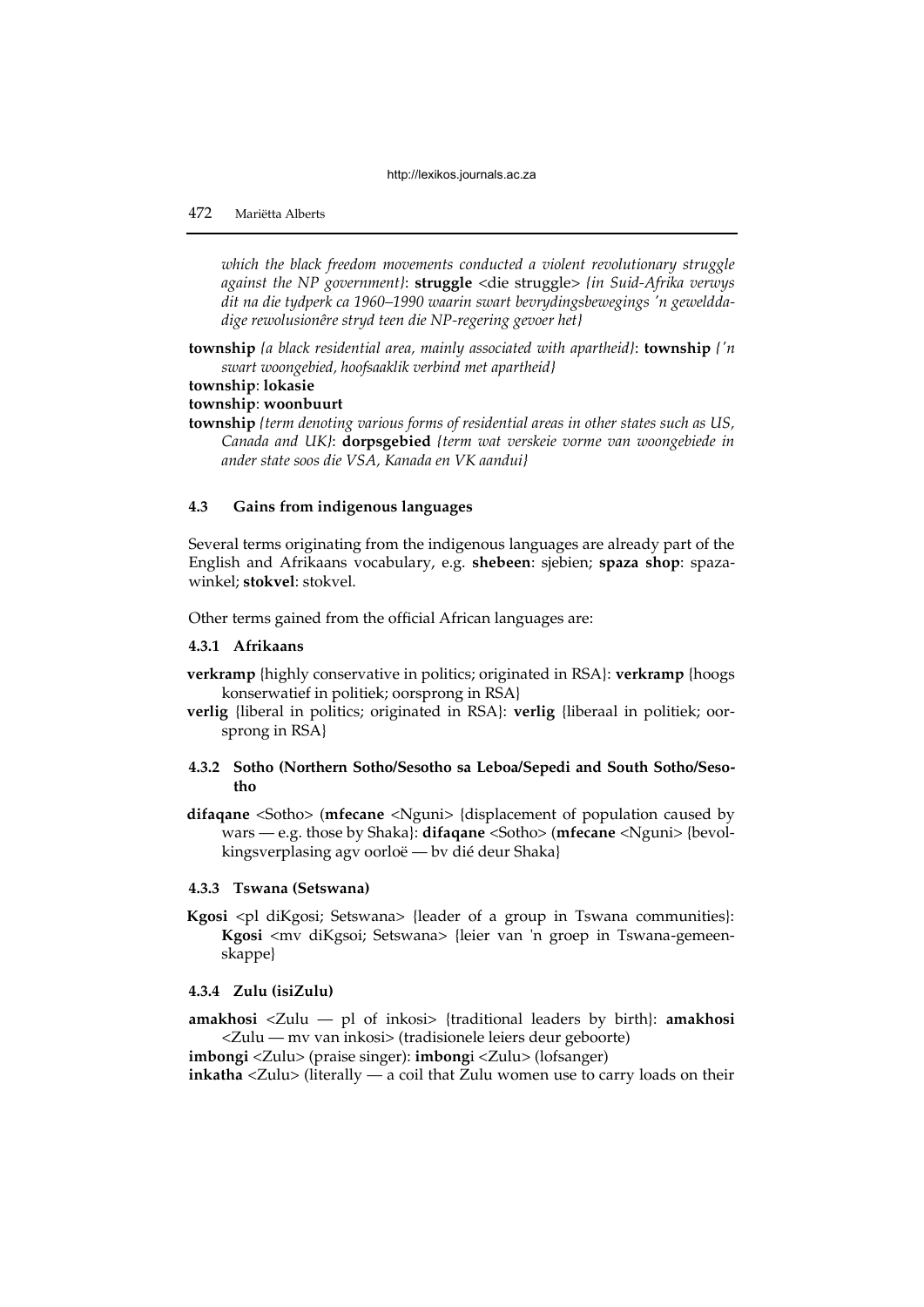Centre for Political and Related Terminology in Southern African Languages (CEPTSA) 473

heads}: **inkatha** <Zulu> (letterlik — 'n klos waarmee Zuluvrouens vragte op hul koppe dra)

**inkatha** <Zulu> {figuratively — unity is strength}: **inkatha** <Zulu> (figuurlik — eendrag maak mag)

**mukhuku** <Zulu> (**squatter shack, shack**): **mukhuku** <Zulu> (plakkershut)

**umKhonto weSizwe** <Zulu> *{spear of the nation}* **(MK)**: **umKhonto weSizwe**  <Zoeloe> *{spies van die nasie}* **(MK)**

#### **4.4 Gains from foreign languages**

- **emir** <Arabic>: emir <Arabies>; **kalam** <Arabic>: kalam <Arabies>
- **émigré** <French>: émigré <Frans> **force majeur** <French>: force majeur <Frans>; **gendarme** <French>: gendarme <Frans>; **grande bourgeoisie**  <French>: hoër middelklas
- **Abwehr** <German>: Abwehr <Duits>; **Anschluss** <German>: Anschluss <Duits>; **Bundeswehr** <German>: Bundeswehr <Duits>
- **anabasis** <Greek: anabasis <Grieks>; **boule** <Greek>: boule <Grieks>; **katabasis** <Greek>: katabasis <Grieks>; **enosis** <Greek>; enosis <Grieks>
- **Irgun Zva'i Leumi** <Hebrew>: Irgun Zva'i Leumi <Hebreeus>
- **condottieri** <Italian>: condottieri <Italiaans>
- **Kokkai** <Japanese>: Kokkai <Japannees>
- **aldeamentos** <Portugese>: aldeamentos <Portugees>; **favela** <Portugese>: favela <Portugees>; **indigena** <Portugese>: indigena <Portugees>; **infanta** <Portugese>: infanta <Portugees>; **infante** <Portugese>: infante <Portugees>
- **instituchiki** <Russian>: instituchiki <Russies>
- **barrio** <Spanish>: barrio <Spaans>; **conquistador** <Spanish>: conquistador <Spaans>; **desaparecidos** <Spanish>: desaparecidos <Spaans>; **infanta** <Spanish>: infanta <Spaans>; **infante** <Spanish>: infante <Spaans>
- **Laban ng Demokratikong Pilipino** <Tagalog/Filipino>: Laban ng Demokratikong Pilipino <Tagalog/Filippyns>
- **khan**<Turkomenic>: khan <Turkmeens>

# **4.5 Orthography and transliteration**

The members of CEPTSA consulted with the Dictionary of South African English, i.e. the National Lexicography Unit for English, regarding the English orthography. They also checked the spelling of source language terms, especially the terms originating from foreign languages. Various embassies were consulted regarding the spelling of foreign terms. In the case of Afrikaans orthography the *Taalkommissie* (Language Commission for Afrikaans) and the *Afrikaanse Woordelys en Spelreëls* (2002 and 2009 editions) were consulted. The Bureau of the Woordeboek van die Afrikaanse Taal, i.e. the National Lexicog-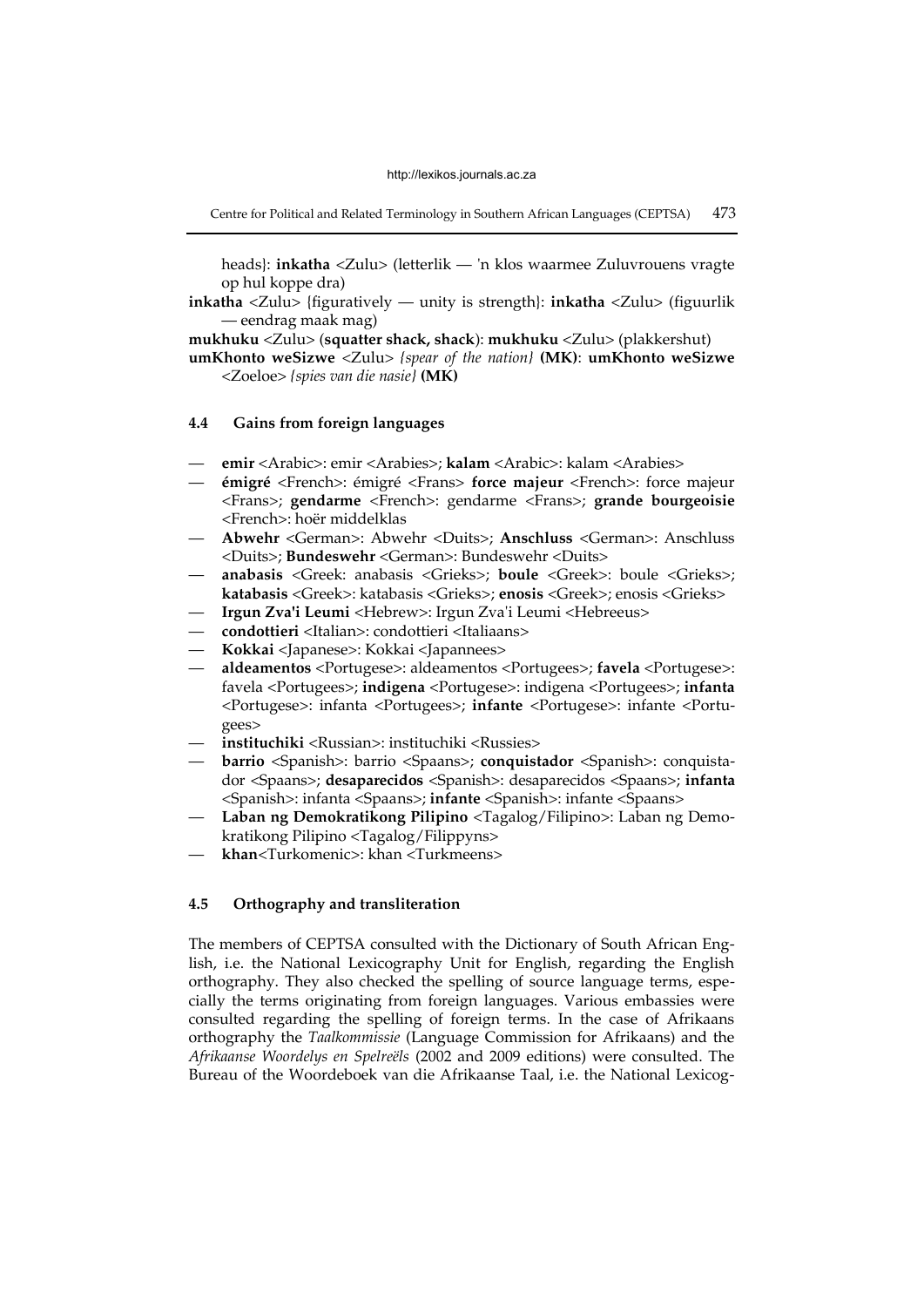raphy Unit for Afrikaans, was also consulted. Examples of spelling or orthographic conventions that were problematic during the transliteration process are:

- **faqih** <Arabic>: faki; **fedayeen** <Arabic>: fedajien
- **Chung Kuo** <Chinese>: Tjong Gwo; **ganbu** <Chinese>:ghanboe; **Kuo-min ta-hui** <Chinese>: Gwo-min ta-hê
- **Ashkenazim** <Hebrew>: Asjkenasim; **kibbutz** <Hebrew>: kibboets; **Hasidim** <Hebrew>: Gasidim
- **Kshatriya** <Indian languages>: Tsjatrija
- **jasus-khane** <Iranian>: jasoes-gane
- **keterbukaan** <Indonesian>: kieterboekaan
- **bushido** <Japanese>: boesjidô; **keiretsu** <Japanese>: keiretsoe; **kinken seiji** <Japanese>: kinken sêji; ko <Japanese>: kô; **koenkai** <Japanese>: kôênkai
- **chaebol**<Korean>: **tjêbil**; juche <Korean>: joetje
- **kulak** <Russian>: koelak

In the case of borrowings from the official African languages the National Language Bodies and the National Lexicography Units for these languages were consulted. Care was taken to ensure correct translations and/or pronunciation in cases of transliteration, cf.:

- **kaya** <Zulu>: kaia; **induna** <Zulu>: indoena
- **difaqane** <Sotho>: difaqane <Sotho>
- **Kgosi** <Tswana>: Kgosi <Tswana>

# **4.6 Functional suffixes**

Certain suffixes were very functional in the 2011 version of the dictionary, i.e. -acy; -archy; -cracy; -ism:

- **-acy** {"state of"/"plan"/"expertise"/"argument"/"effect"/"system"} cf. conspir**acy**, diplom**acy**, effic**acy**, fall**acy**, liter**acy**, pap**acy**, suprem**acy**
- **-archy** {"rule by"} cf. an**archy**, aut**archy**, call**archy**, di**archy**, mon**archy**, olig**archy**, patri**archy**
- **-cracy** {"exercise of power by"} cf. aristo**cracy**, auto**cracy**, bureau**cracy**, demo**cracy**, ergoto**cracy**, geronto**cracy,** hagio**cracy,** hiero**cracy**, iso**cracy**, kakisto**cracy**, nomo**cracy**, ochlo**cracy**, pluto**cracy**, sham**cracy**, techno**cracy**, theo**cracy**
- **-ism** {"action or convention"/"nature or condition"/"principle, doctrine or supporting organization"} cf. commun**ism**, dual**ism**, elit**ism**, fanatic**ism**, global**ism**, hol**ism**, Chart**ism**, Confusian**ism**, Fasc**ism**, Gaull**ism**, Hertzog**ism**

#### **4.7 Acronyms and Abbreviations**

Acronyms and abbreviations commonly used in this field are incorporated in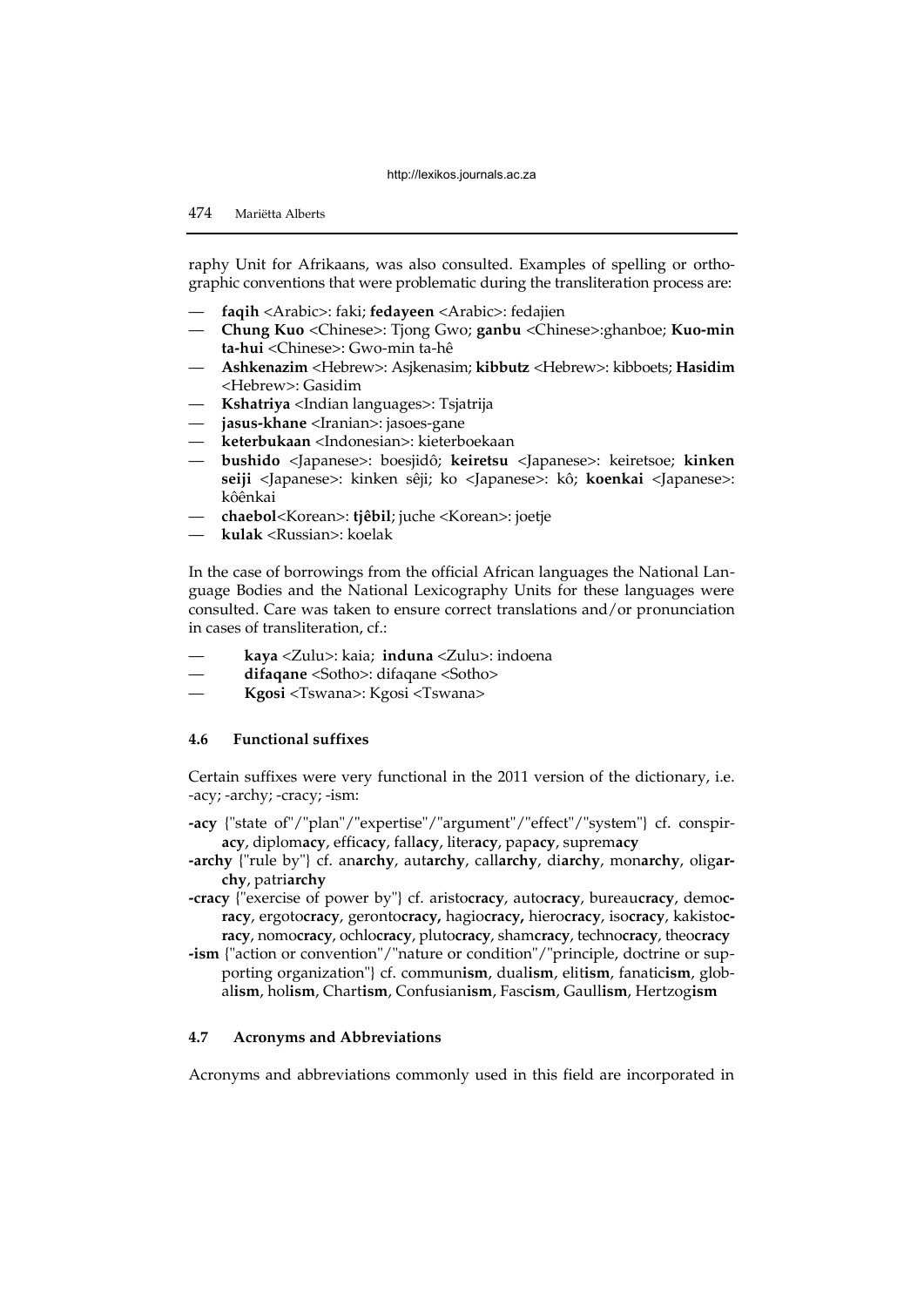Centre for Political and Related Terminology in Southern African Languages (CEPTSA) 475

the dictionary. The full forms as well as the abbreviated versions thereof are entered in the main part of the dictionary. Complete information such as contextual references and elucidation of terms appear at the full form entry, and the acronym or abbreviation refers to the full form. e.g.:

**IDSEO**  $\Rightarrow$  Investigating Directorate for Serious Economic Offences

**Investigating Directorate for Serious Economic Offences** <formerly Office for Serious Economic Offences> **(IDSEO)**: **Ondersoekdirektoraat vir Ernstige Ekonomiese Misdrywe** <voorheen Kantoor vir Ernstige Ekonomiese Misdrywe> **(ODEEM)**

**targeted procurement (TP)** *{preferential public purchasing from designated groups in order to achieve policy objectives}***: beteikende verkryging (BV)** *{voorkeur openbare aankope by aangewese groepe ter wille van beleidsdoelwitte}*

 $TP \Rightarrow$  targeted procurement

This list is not meant to be exhaustive and the main focus of the acronyms and abbreviations selected for inclusion is directed at South Africa and Africa. The list also contains the most important ones occurring internationally.

In addition to the abbreviations and acronyms appearing at their alphabetical place in the main part of the dictionary, they are also listed in easily visible form in a separate annexure to facilitate quick reference.

Examples of acronyms in the English annexure:

**CEDAW**: Convention on the Elimination of all forms of Discrimination Against Women

**CODESA**: Convention for a Democratic South Africa **CONTRALESA**: Congress of Traditional Leaders of South Africa **FAPLA**: Forças Armadas Populares para a Libertaçao de Angola **NEHAWU**: National Education, Health and Allied Workers' Union **NUMSA**: National Union of Metalworkers of South Africa **OAPEC**: Organisation of Arab Petroleum Exporting Countries

Examples of abbreviations in the English annexure:

**CCMA**: Commission for Conciliation, Mediation and Arbitration **EAC**: East African Community **EC**: European Community **KGB**: Komitet Gosudarstvennoi Bezopasnosti **OBE**: outcomes based education **OBE**: Order of the British Empire **SPQR**: Senatus Populusque Romanus

Examples of acronyms in the Afrikaans annexure:

**FAPLA**: Forças Armadas Populares para a Libertaçao de Angola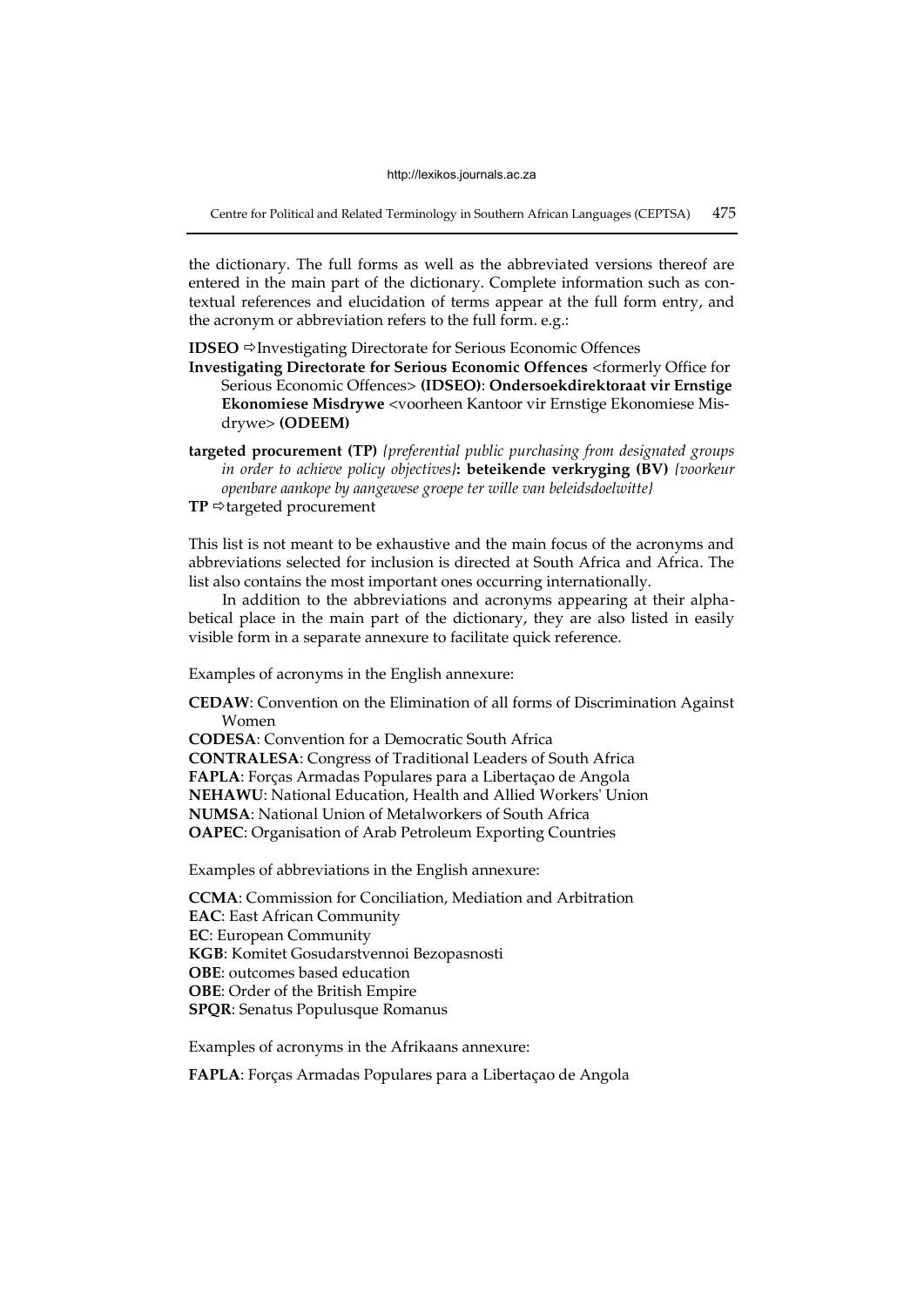**IDASA**: Instituut vir 'n Demokratiese Alternatief vir Suid-Afrika **KONTRALESA**: Kongres van Tradisionele Leiers van Suid-Afrika **kwango**: kwasi-outonome owerheidsinstelling **NAVO**: Noord-Atlantiese Verdragsorganisasie **NEHAWU**: National Education, Health and Allied Workers' Union **OPUL**: Organisasie van Petroleumuitvoerlande

Examples of abbreviations in the Afrikaans annexure:

**IOA**: Internasionale Ontwikkelingsagentskap **KVSOSA**: Konferensie oor Veiligheid, Stabiliteit, Ontwikkeling en Samewerking in Afrika **OBE**: Orde van die Britse Ryk **PFP**: Progressiewe Federale Party **SAOB**: Suider-Afrikaanse Ontwikkelingsbank **SPQR**: Senatus Populusque Romanus **WVK**: Waarheid-en-Versoeningskommissie

# **4.8 Annexures**

Various annexures are added as back matter to enhance the value of the dictionary.

# **4.8.1 Parliaments of the world**

The table has been arranged alphabetically according to the popular names of the states in English. The popular name is followed by the formal name of the state, which in turn is followed by the name of the state in its original language when that language is not English. Where parliaments are bicameral the two chambers are given, but the sequence does not indicate which one has decisive legislative power. Examples of the parliaments of the world are:

| <b>STATE: STAAT</b>                                                            | <b>PARLIAMENT:</b><br><b>PARLEMENT</b>         | <b>CHAMBER: KAMER</b>                                   | <b>CHAMBER:</b><br><b>KAMER</b> |
|--------------------------------------------------------------------------------|------------------------------------------------|---------------------------------------------------------|---------------------------------|
| Australia: Australië<br>Commonwealth of<br>Australia: Gemene-<br>bes Australië | Federal Parlia-<br>ment: Federale<br>Parlement | House of Representatives:<br>Huis van Verteenwoordigers | Senate: Senaat                  |
| Austria: Oostenryk                                                             | Federal Assem-                                 | National Council: Nasionale                             | Federal Council:                |
| <b>Republic of Aus-</b>                                                        | bly: Bondsver-                                 | Raad                                                    | Bondsraad                       |
| tria: Republiek                                                                | gadering                                       | Nationalrat                                             | <b>Bundesrat</b>                |
| Oostenryk                                                                      | <b>Bundesver-</b>                              |                                                         |                                 |
| Republik Österreich                                                            | sammlung                                       |                                                         |                                 |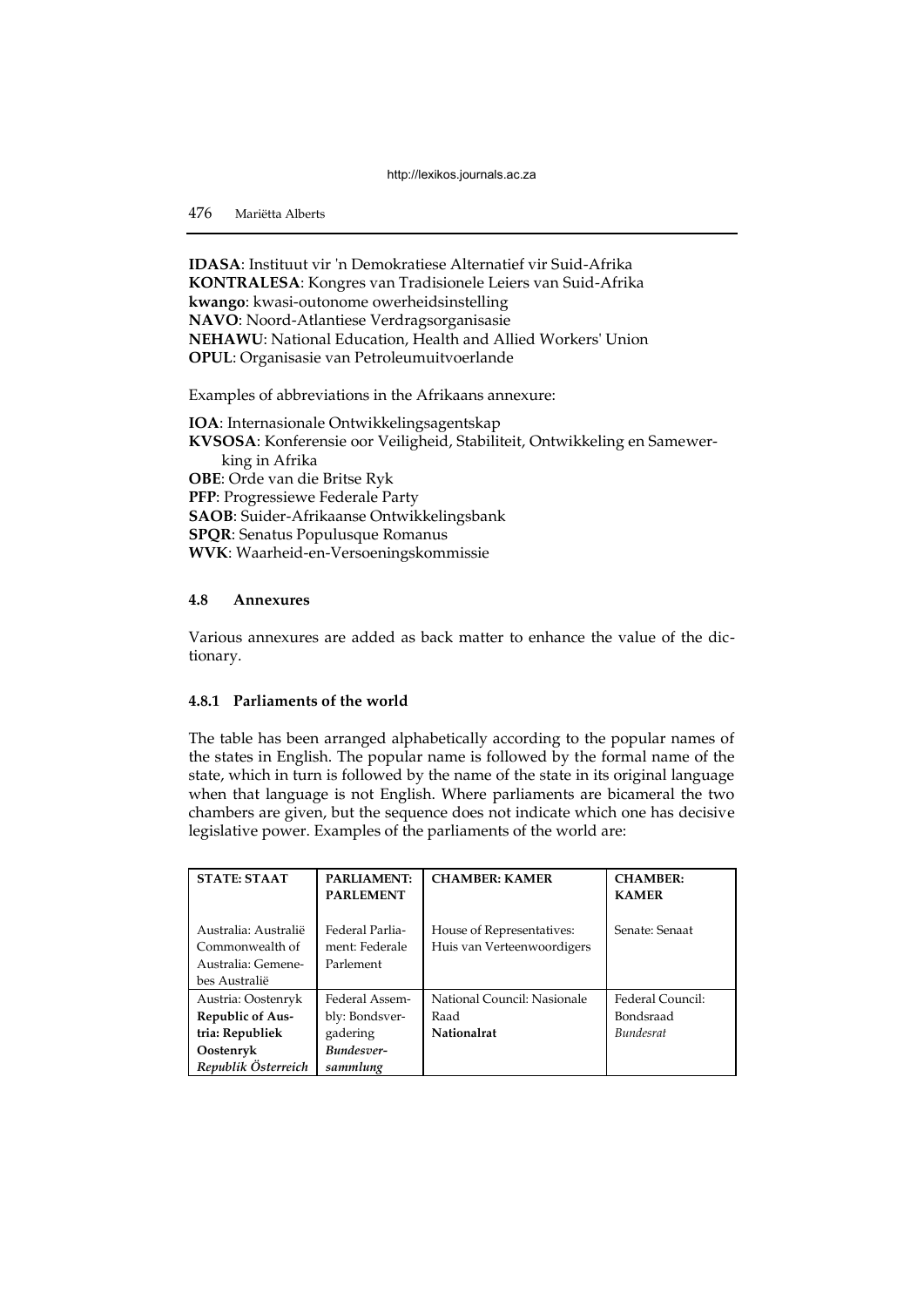# Centre for Political and Related Terminology in Southern African Languages (CEPTSA) 477

| Canada: Kanada                                                                                                                                                               | Parliament: Par-<br>lement<br>Parliament/Par-<br>lement                                                                    | House of Commons: Laerhuis<br>House of Commons/Cham-<br>bre des Communes                                    | Senate: Senaat<br>Senate/Sénat                                         |
|------------------------------------------------------------------------------------------------------------------------------------------------------------------------------|----------------------------------------------------------------------------------------------------------------------------|-------------------------------------------------------------------------------------------------------------|------------------------------------------------------------------------|
| Czech Republic:<br>Tsjeggiese Repu-<br>bliek<br>Ćeská Republika                                                                                                              | Parliament of<br>the Czech<br>Republic: Par-<br>lement van die<br>Tjeggiese Repu-<br>bliek<br>Parlament České<br>Republiky | Chamber of Deputies: Kamer<br>van Afgevaardigdes<br>Sněmovna Poslancu                                       | Senate: Senaat<br>Sénate                                               |
| Ethiopia: Etiopië<br>Federal Democratic<br>Republic of Ethiopia:<br>Federale Demokra-<br>tiese Republiek<br>Etiopië<br>Ye Ethiopia<br>Faderalawe<br>Democracyawe<br>Republic | Parliament: Par-<br>lement                                                                                                 | House of People's Represen-<br>tatives: Huis van Volksver-<br>teenwoordigers<br>Yehizib Twekayoch Mekir Ena | House of Federation:<br>Huis van Federasie<br>Yefedereshn Mekir<br>Bet |
| Malaysia: Maleisië                                                                                                                                                           | Parliament: Par-<br>lement                                                                                                 | House of Representatives: Huis<br>van Verteenwoordigers<br>Dewan Rakyat                                     | Senate: Senaat<br>Dewan Negara                                         |
| Netherland: Neder-<br>land<br>Kingdom of the<br>Netherlands:<br>Koninkryk Neder-<br>land<br>Koninkrijk der<br>Nederlanden                                                    | States General:<br>State-generaal<br>Staten-Generaal                                                                       | First Chamber: Eerste Kamer<br>Eerste Kamer                                                                 | Second Chamber:<br><b>Tweede Kamer</b><br>Tweede Kamer                 |
| United Kingdom:<br>Verenigde Konin-<br>kryk<br>United Kingdom of<br>Great Britain and<br>Northern Ireland:<br>Verenigde Konin-<br>kryk Groot Brittanje<br>en Ierland         | Parliament: Par-<br>lement                                                                                                 | House of Commons: Laerhuis                                                                                  | House of Lords:<br>Hoërhuis                                            |
| United States of<br>America: Verenigde<br>State van Amerika                                                                                                                  | Congress: Kon-<br>gres                                                                                                     | House of Representatives:<br>Huis van Verteenwoordigers                                                     | Senate: Senaat                                                         |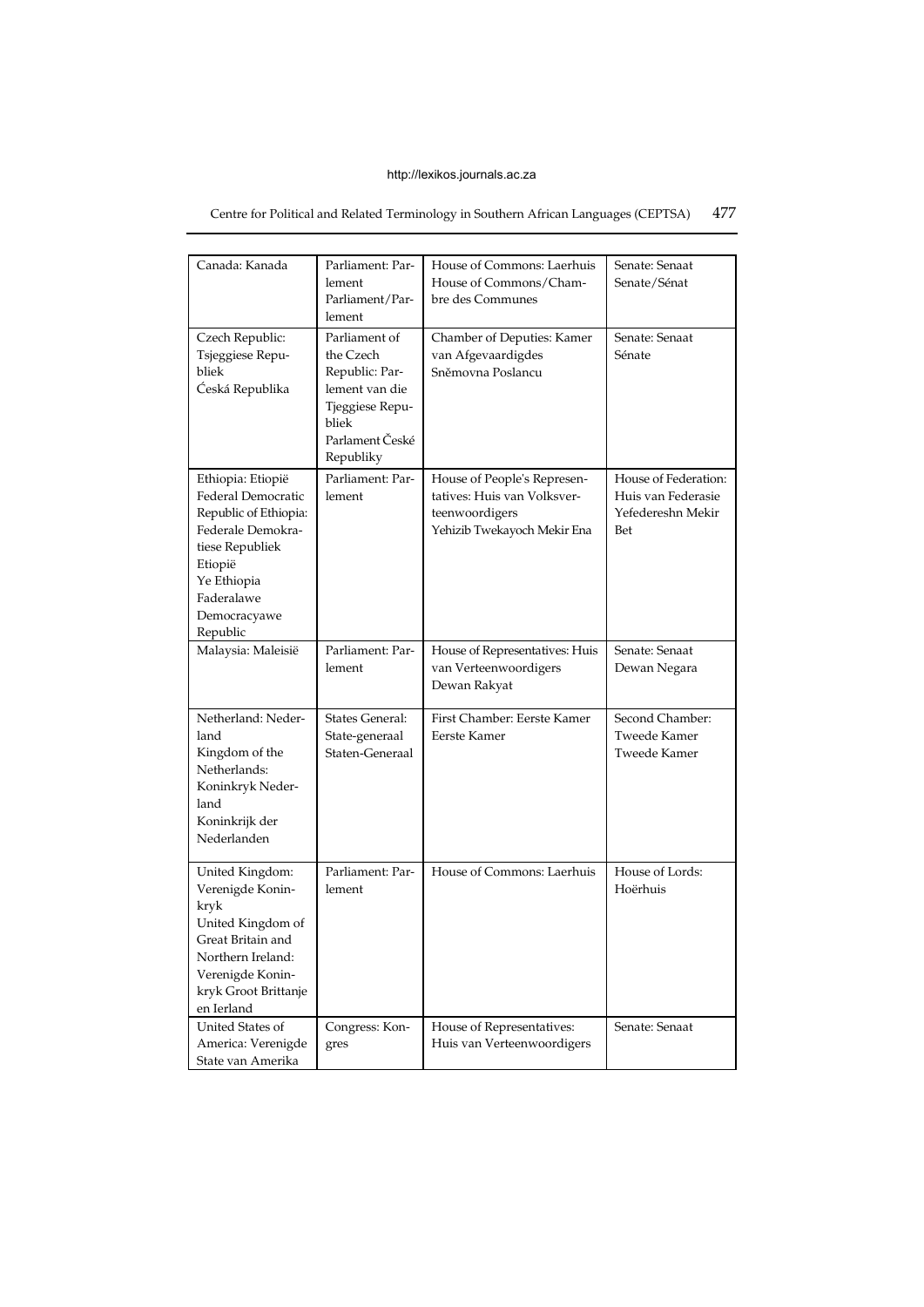# **4.8.2 Titles and offices of the nobility, e.g.**

Titles and offices of the nobility are extraneous to South Africa but the list was included since they play a role in past and present day politics, e.g.

#### **Beefeater** <sup> $⇒$ </sup>Yeoman of the Guard

- **count n.** *{European nobleman whose rank isequivalent to a British earl}*: **graaf** *{Europese edelman wie se rang gelykstaande aan 'n Britse graaf is}*
- **dame** *{British; the title of a woman awarded the Order of the British Empire or several other orders, equivalent to a knight}*: **dame** <uitspraak daam> *{Brits; titel van 'n vrou aan wie die Orde van die Britse Ryk of etlike ander ordes toegeken is, gelykwaardig aan 'n ridder}*
- **dauphin** <French> *{eldest son of French monarch}*: **dauphin** <Frans> *{oudste seun van Franse monarg}*
- **dauphine** <French> *{eldest daughter of French monarch}*: **dauphine** <Frans> *{oudste dogter van Franse monarg}*
- Ladyship <preceded by Your or Her> *{title used to address or refer to any peeress, except a duchess}*: **Ladyskap** <voorafgegaan deur U of Haar> *{titel wat gebruik word om enige edelvrou, behalwe 'n hertogin, aan te spreek of na te verwys}*
- **Master of the Horse**: **Opperstalmeester**
- **prince royal** *{eldest son of eg British monarch}*: **vorsteprins** *{oudste seun van bv Britse monarg}*
- **Yeoman of the Guard** *{ceremonial; Tower of London}* **(Beefeater)**: **Lid van die Koninklike Lyfwag** *{seremonieel; Tower of London}*

#### **4.8.3 Classical Latin and Greek political terms, e.g.**

Terms from classical Rome and Greece are still relevant to the study of politics and were included in the dictionary and, again for ease of reference, grouped together in an annexure, e.g.

- **aedilis** <Latin> *{magistrate in classical Rome entrusted with public works}*: **aedilis**  <Latyn> *{magistraat in klassieke Rome belas met openbare werke}*
- **archon** *{title of a high political leader in ancient Greece}:* **argon**  $\langle$ mv argonte> *{titel*} *van 'n hoë politieke leier in antieke Griekeland}*
- **centuria** <Latin> *{Roman military unit}*: **centuria** <Latyn> *{Romeinse militêre eenheid}*
- **cohortes praetoriae** <Latin> *{praetorian guard}*: **cohortes praetoriae** <Latyn> *{pretoriaanse wag}*
- **concilium plebis** <Latin> *{assembly from the people of classical Rome empowered to approve decrees affecting plebeians}*: **concilium plebis** <Latyn> *{vergadering uit die volk van klassieke Rome gemagtig om dekrete wat die plebejers raak, goed te keur}*
- **ecclesia** <Greek> *{Athens, meeting of the demos}*: **volksvergadering** *{Athene, vergadering van die demos}*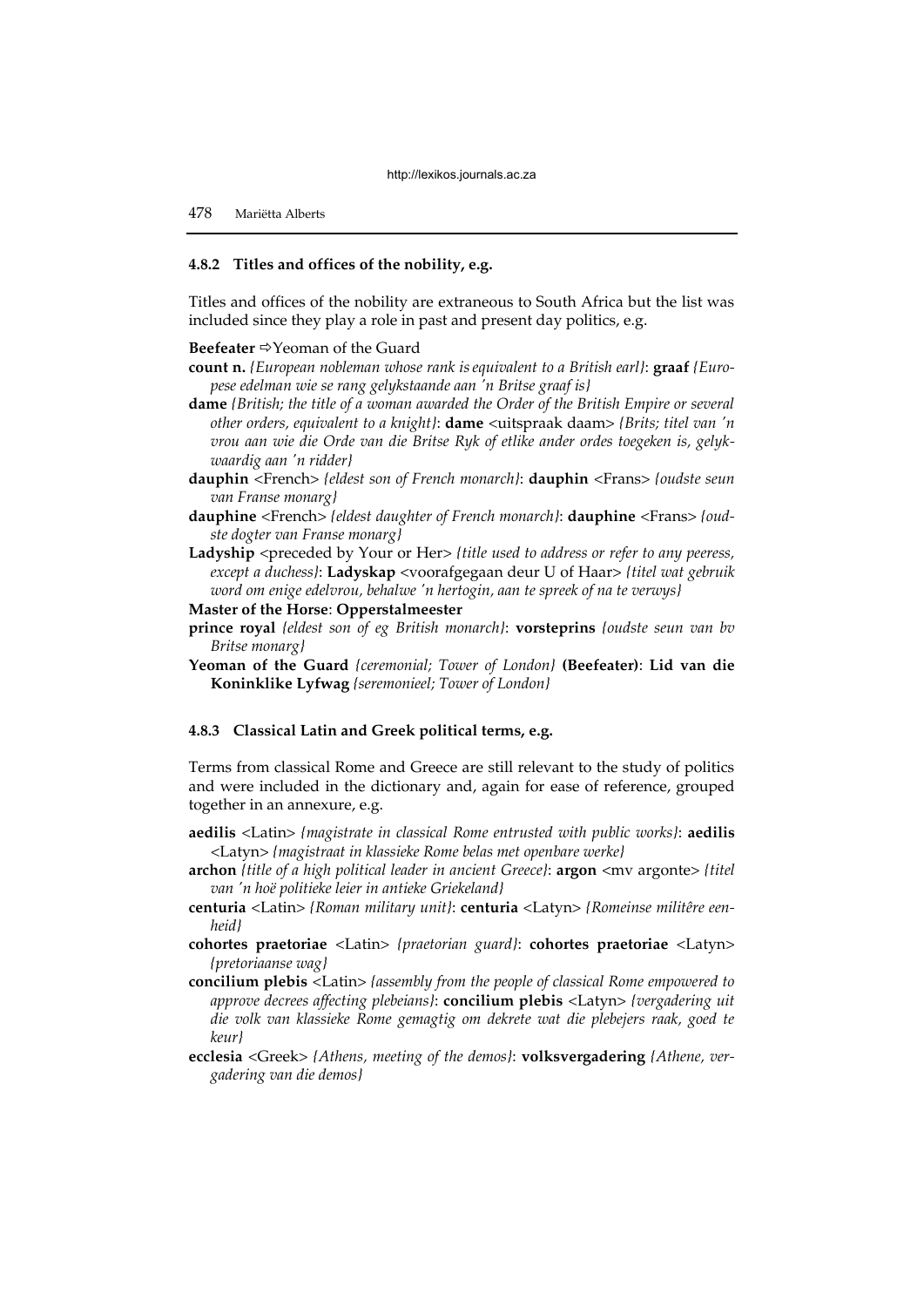Centre for Political and Related Terminology in Southern African Languages (CEPTSA) 479

**gerusia** <Greek> *{classical Greece}*: **stamraad** *{klassieke Griekeland}* **nomos** <Greek> *{law; classic Greece}*: **nomos** <Grieks> *{wet; klassieke Griekeland}*  **Senatus Populusque Romanus** <Latin> *{senate and population of Rome}* **(SPQR)**:

**Senatus Populusque Romanus** <Latyn> *{senaat en bevolking in Rome}* **(SPQR) SPQR** <sup>⇒</sup>Senatus Populusque Romanus

# **4.8.4 British, American and South African ministerial hierarchy and administrative offices**

The terminology applicable to ministerial and senior administrative offices differs considerably between South Africa, the United Kingdom and the United States of America which makes it difficult for the layperson to relate to these terms. This causes translation and interpretation problems. CEPTSA included these terms in the main part of the dictionary as well as in a separate annexure to assist with these problems. Examples are:

# **BRITISH OFFICES: BRITSE AMPTE**

#### *Ministerial offices: Ministeriële ampte*

**secretary of state** {also member of cabinet}: **minister** {ook lid van kabinet}

**minister of state** {usually not member of cabinet}: **staatsminister** {gewoonlik nie lid van kabinet nie}

**parliamentary secretary**: **parlementêre minister** 

- **parliamentary under-secretary** {junior minister}: **parlementêre onderminister** {junior minister}
- **parliamentary private secretary** {backbencher in parliament who assists a minister}: **parlementêre privaatsekretaris** {agterbanker in parlement wat 'n minister bystaan}

**law officer** {eg Solicitor General}: **regsbeampte** {bv Sollisiteur-generaal}

#### *The Cabinet: Die Kabinet*

- **Prime Minister, First Lord of the Treasury and Minister for the Civil Service: Eerste Minister, Eerste Lord van die Tesourie en Minister van die Staatsdiens**
- **Deputy Prime Minister and First Secretary of State: Adjunk Eerste Minister en Eerste Kabinetsminister**

**Chancellor of the Exchequer: Minister van Finansies** 

**President of the Council and Leader of the House of Commons: President van die Raad en Leier van die Laerhuis** 

**Lord Chancellor: Lord Kanselier** 

**Secretary of State for Foreign and Commonwealth Affairs: Minister van Buitelandse en Statebondsake** 

**Etc.**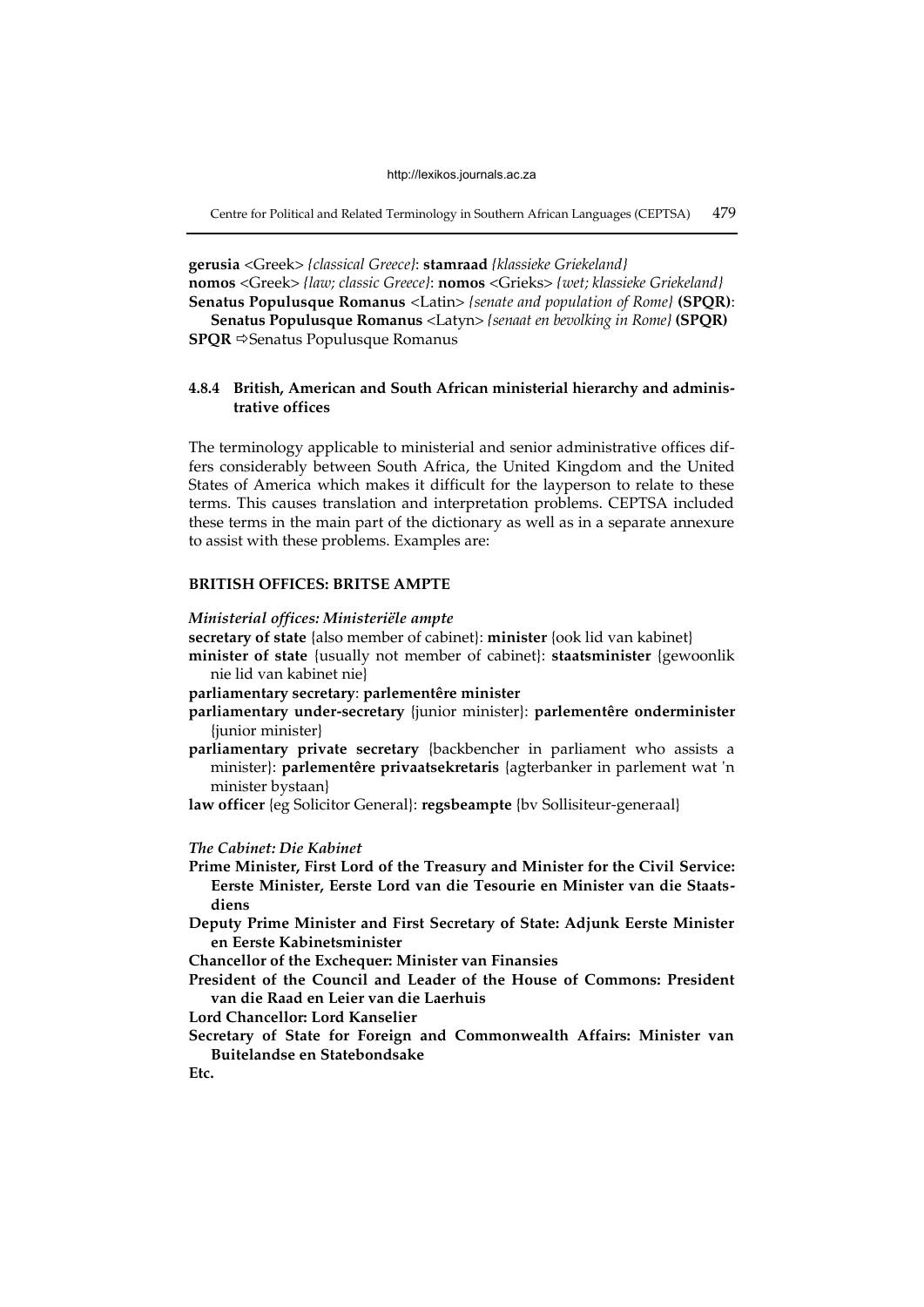# **AMERICAN OFFICES: AMERIKAANSE AMPTE**

*Office of the President: Kantoor van die President*  **President: President Vice-President: Visepresident Executive Office of the President: Uitvoerende Kantoor van die President Chief of Staff to the President: Stafhoof vir die President Assistant to the President and Cabinet Secretary: President se Assistent en Sekretaris van die Kabinet Assistant to the President and Director of Legislative Affairs: President se Assistent en Direkteur: Wetgewende Aangeleenthede**  Note. There are some twelve such assistants. Nota. Daar is sowat twaalf sulke assistente. **National Security Adviser: Nasionale Veiligheidsadviseur** 

*Members of the Presidential Cabinet and cabinet-rank officers: Lede van die President se Kabinet en beamptes met kabinetsrang*  **Secretary of Agriculture: Minister van Landbou Secretary of Commerce: Minister van Handel Secretary of Defence: Minister van Verdediging Etc.** 

# **SOUTH AFRICAN OFFICES: SUID-AFRIKAANSE AMPTE**

*Office of the President: Kantoor van die President*  President: President Deputy President: Adjunkpresident

*The Cabinet: Die Kabinet* 

**Minister of Agriculture and Land Affairs: Minister van Landbou en Grondsake Minister of Arts, Culture, Science and Technology: Minister van Kuns, Kultuur, Wetenskap en Tegnologie Minister of Communications: Minister van Kommunikasie Minister of Correctional Services: Minister van Korrektiewe Dienste Minister of Defence: Minister van Verdediging Minister of Education: Minister van Onderwys Minister of Environmental Affairs and Tourism: Minister van Omgewingsake en Toerisme Minister of Finance: Minister van Finansies Minister of Foreign Affairs: Minister van Buitelandse Sake Etc.** 

# **4.8.5 Typical military ranks**

The rank structure added to the annexure is intended to acquaint users with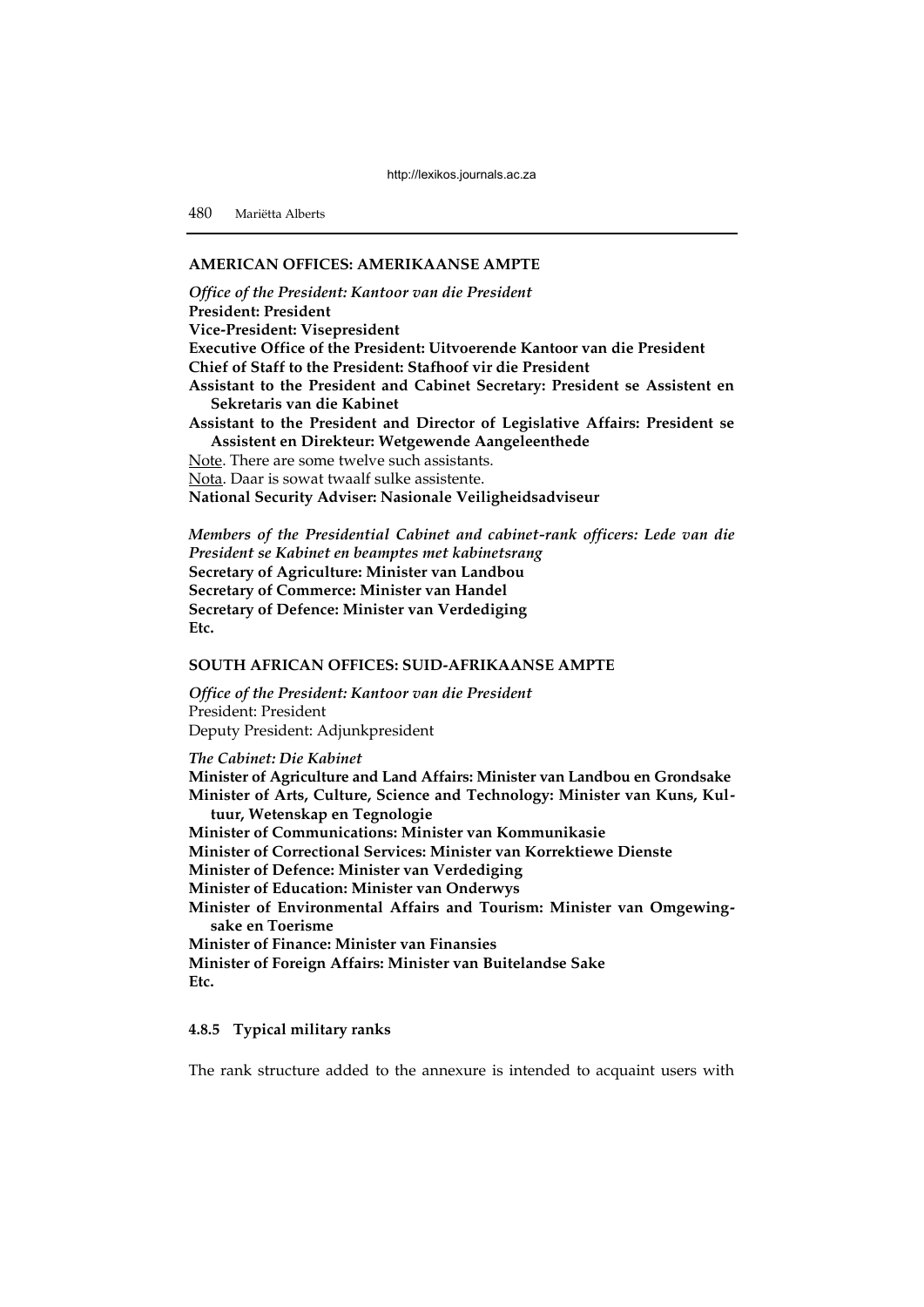Centre for Political and Related Terminology in Southern African Languages (CEPTSA) 481

the way in which military forces are typically structured, but the rank nomenclature does vary among the armed forces of the world. The list features military ranks in the Army, Airforce and the Navy and contains information on officers such as **Field Marshall**/**General of the Army**/**General of the Airforce**/**Admiral of the Fleet** to non-commissioned officers such as **ordinary soldiers**/**airmen**/**seamen**.

#### **4.8.6 Intelligence and security services**

The information supplied in the table on intelligence and security services has been compiled from published sources and the intention with this annexure is to facilitate the study of politics, e.g.

| (Former)     | <b>OZNA</b> | Otsek                   | Bureau of             | Buro vir Volks-    | Intelligence and                  |
|--------------|-------------|-------------------------|-----------------------|--------------------|-----------------------------------|
| Yugoslavia:  |             | Zaseita                 | People's Pro-         | beskerming         | security service:                 |
| (Voormalige) |             | Naroda                  | tection               |                    | Inligtings- en vei-               |
| Joegoslawië  |             |                         |                       |                    | ligheidsdiens                     |
|              | <b>SDB</b>  | Sluzba                  | <b>State Security</b> | Staatsveiligheids- | Intelligence and                  |
|              |             | Drazavne<br>Bezbednosti | Service               | diens              | security, succes-<br>sor to UDBA: |
|              |             |                         |                       |                    | Inligting en                      |
|              |             |                         |                       |                    | veiligheid,                       |
|              |             |                         |                       |                    | opvolger van                      |
|              |             |                         |                       |                    | <b>UDBA</b>                       |
|              | <b>UDBA</b> | Uprava                  | Administration        | Administrasie      | Intelligence and                  |
|              |             | Drazavne                | of State Secu-        | van Staatsvei-     | security, succes-                 |
|              |             | Bedbeznosti             | rity                  | ligheid            | sor to OZNA and                   |
|              |             |                         |                       |                    | predecessor to                    |
|              |             |                         |                       |                    | SDB: Inligting en                 |
|              |             |                         |                       |                    | veiligheid, op-                   |
|              |             |                         |                       |                    | volger van OZNA                   |
|              |             |                         |                       |                    | en voorganger                     |
|              |             |                         |                       |                    | van SDB                           |

## **4.8.7 Nicknames of political personalities, e.g.**

In politics personalities who become well known often acquire nicknames, some of an endearing nature and some less flattering. Some of the better known nicknames are listed, e.g.

**Clever Trevor** *{satiric name for Trevor Manuel, minister of finance in Mandela and Mbeki cabinets, 1997–}*: **Clever Trevor** *{satiriese naam vir Trevor Manuel, minister van finansies in Mandela- en Mbeki-kabinette, 1997–}* 

**Groot Krokodil** *{abusive name for former South African state president PW Botha}*: **Groot Krokodil** *{skeldnaam vir voormalige Suid-Afrikaanse staatspresident PW Botha}*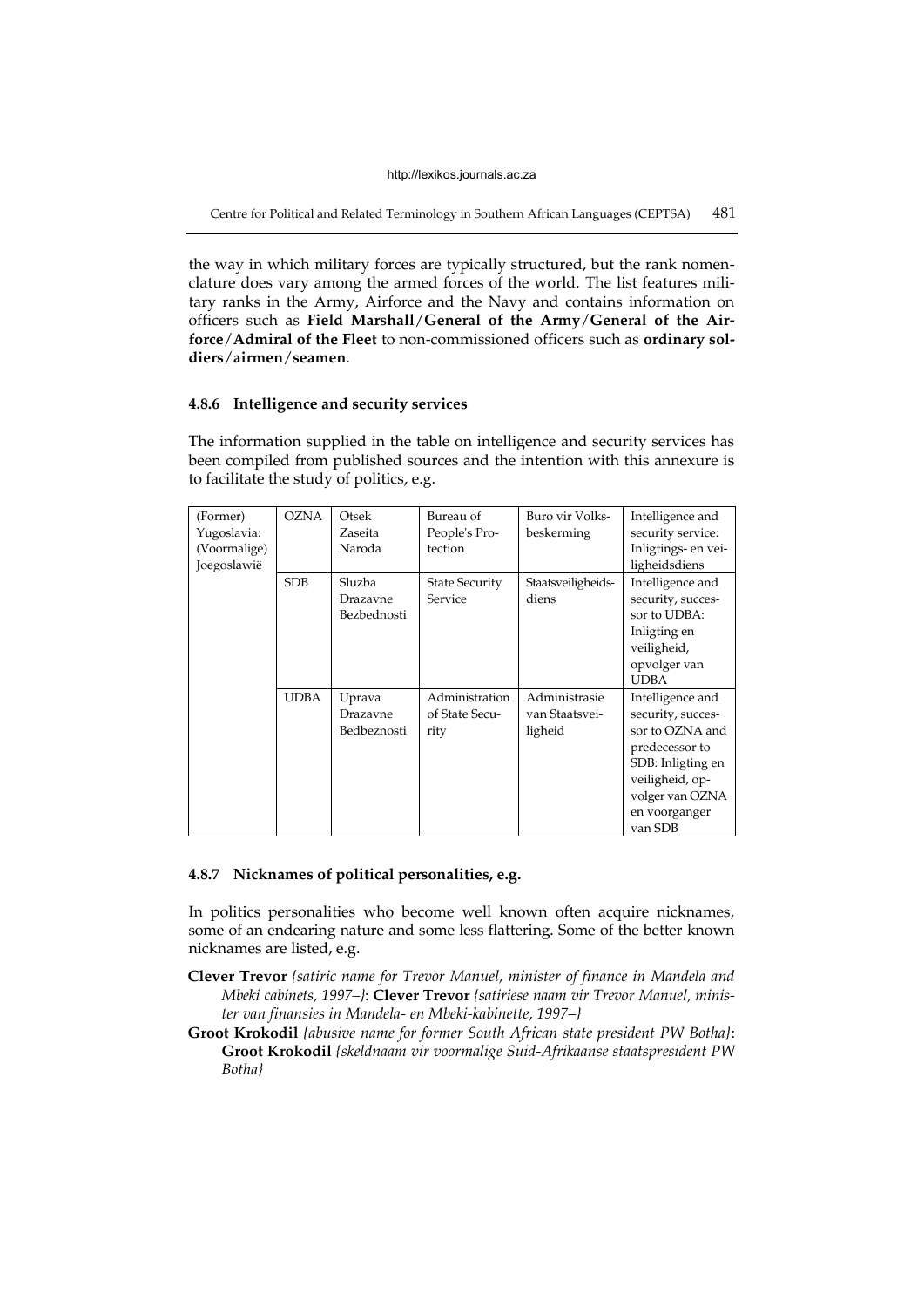- **Henry the Kiss** *{nickname for Henry Kissinger, former security adviser to President Nixon 1969–1973 and secretary of state of the USA 1973–1977}*: **Henry the Kiss** *{bynaam vir Henry Kissinger, voormalige veiligheidsraadgewer vir president Nixon 1969–1973 en minister van buitelandse sake van die VSA 1973–1977}*
- **Iron Lady** *{name used for former British prime minister Margaret Thatcher}*: **Ystervrou** *{naam gebruik vir voormalige Britse eerste minister Margaret Thatcher}*
- **Kortbroek** *{name used for Marthinus van Schalkwyk, leader of the New National Party; 1996–}*: **Kortbroek** *{naam gebruik vir Marthinus van Schalkwyk, leier van die Nuwe Nasionale Party; 1996–}*
- **Lang Hendrik** *{name used for General Hendrik Johannes van den Bergh, a confidant of former South African prime minister John Vorster and head of BOSS}*: **Lang Hendrik** *{naam gebruik vir generaal Hendrik Johannes van den Bergh, 'n vertroueling van voormalige Suid-Afrikaanse eerste minister John Vorster en hoof van die BSV}*
- **Madiba** *{traditional name of former South African president Nelson Mandela}*: **Madiba** *{tradisionele naam van voormalige Suid-Afrikaanse president Nelson Mandela}*
- **Monty** *{name used for Bernard Law Montgomery, British field marshal}*: **Monty**  *{naam gebruik vir Bernard Law Montgomery, Britse veldmaarskalk}*

**Oubaas** ⇒Slim Jannie

- **People's Princess** *{pet name for Diana, Princess of Wales}*: **People's Princess** *{troetelnaam vir Diana, Prinses van Wallis}* **(Prinses van die Mense)**
- **Slim Jannie** *{names used for Jan Christiaan Smuts, a prime minister of the former Union of South Africa}* **(Oubaas)**: **Slim Jannie** *{name gebruik vir Jan Christiaan Smuts, 'n eerste minister van die voormalige Unie van Suid-Afrika}* **(Oubaas)**

# **4.8.8 Rank structure of the SA Police Service**

The rank structure of the South African Police (SAP) prior to 1994 was changed when the SAP was transformed into the South African Police Service (SAPS), and a new rank structure came into effect on 1 December 1995. On 1 April 2010 the SAPS reverted to the original rank structure. As a matter of interest the table annexed compares the original and 1995 SAPS rank structures with the SA Army rank structure.

#### **4.8.9 Parliamentary Committees of South Africa**

Both South African Houses of Parliament are divided into committees that play a vital role in the process of building democracy and public involvement. This annexure deals with the work of various committees.

## **4.9 References**

A complete bibliography of literature consulted was kept but not incorporated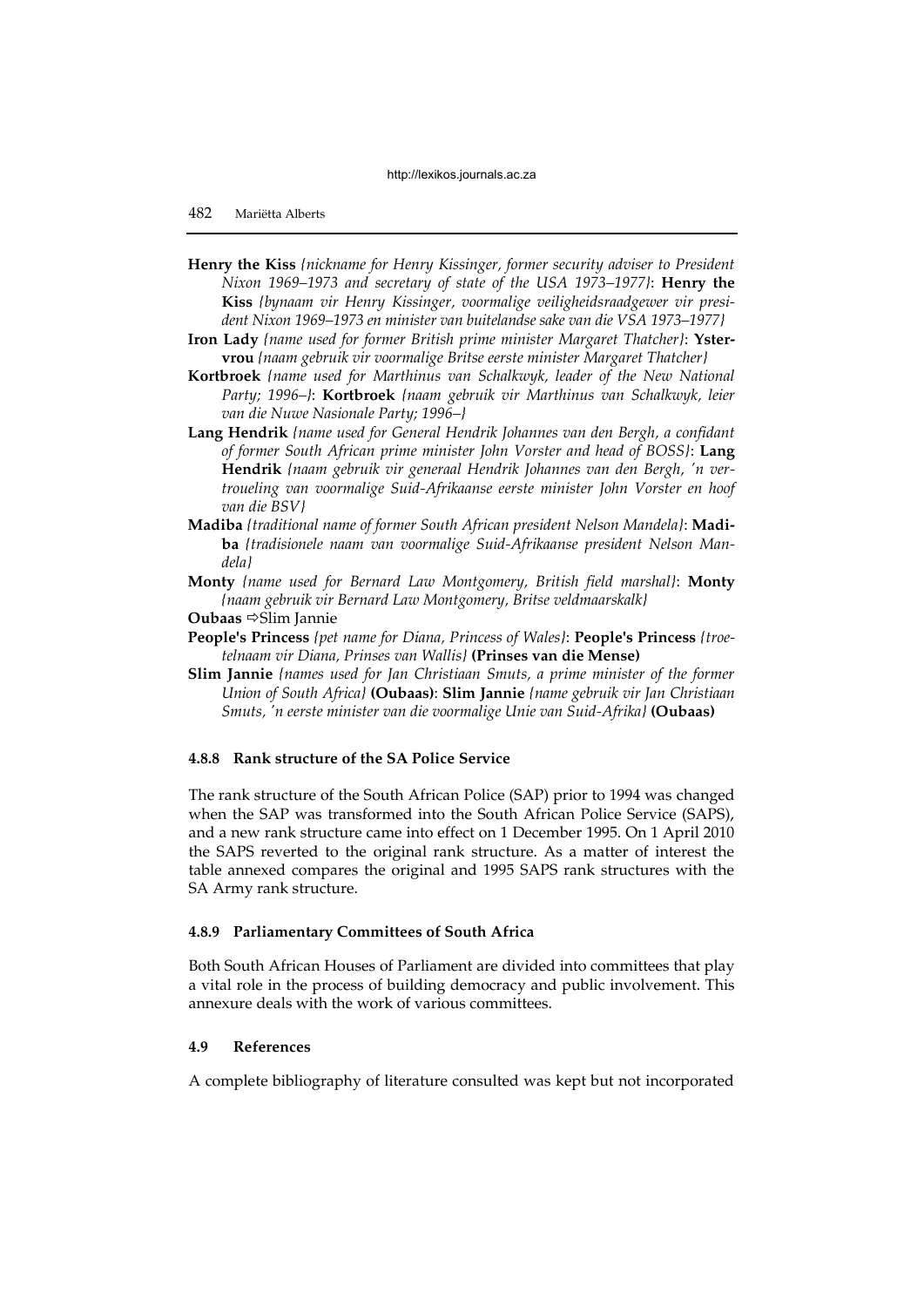Centre for Political and Related Terminology in Southern African Languages (CEPTSA) 483

in the publications.

# **4.10 Target group**

The published bilingual translating dictionaries are valuable assets to the bilingual terminology practice and subject specialists, language practitioners, academics and students are able to find solutions for terminology related problems in the fields covered by the contents of the dictionaries.

The target groups for the various dictionaries are *inter alia*:

- Members of Parliament.
- Translators in government service as well as the private sector.
- Teachers at academic institutions.
- Students whose mother tongue is not English.
- Journalists, researchers, speech writers, etc.
- Lexicographical and terminographical institutions.
- Language practitioners in Dutch and Flemish (cf. Le Clus 2011).

# **5. CEPTSA's bilingual and multilingual explanatory dictionaries**

The first project in the execution of the second phase of this project is a bilingual bi-directional explanatory dictionary. The value of the bilingual translating dictionary would be enhanced by the bilingual explanatory dictionary and by the envisaged multilingual explanatory political sciences dictionary.

The CEPTSA committee is already in the process of compiling a complete multilingual explanatory version of the *Modern Political Dictionary*. Subject specialists, linguists and language practitioners are consulted when concepts are researched and defined.

CEPTSA is currently finalising the first 2500 core terms and definitions in English and Afrikaans and this explanatory dictionary will be published soon. In the mean time the committee will, with the collaboration of African language translators translate the terms and definitions.

It is clear that not all of the terms in the dictionary will have to be defined  adjectives derived from nouns and many combinations of terms already defined would for example not require further definition and in some cases the illustrations provided with the terms or the nature of the term would suffice. It was, as basis for planning, concluded that the Centre should initially look at defining some 5 000 terms. The final dictionary, however, would contain about 16 000 SL terms (cf. Le Clus 2011).

The initial definitions require considerable effort, since they have to be sufficiently clear for the layman to grasp the concept, comprehensive enough to cover the scholarly essentials and as concise as possible without prejudicing clarity and comprehension. Once a researcher's definition has been approved at a working session, the translation of the definition requires less time than its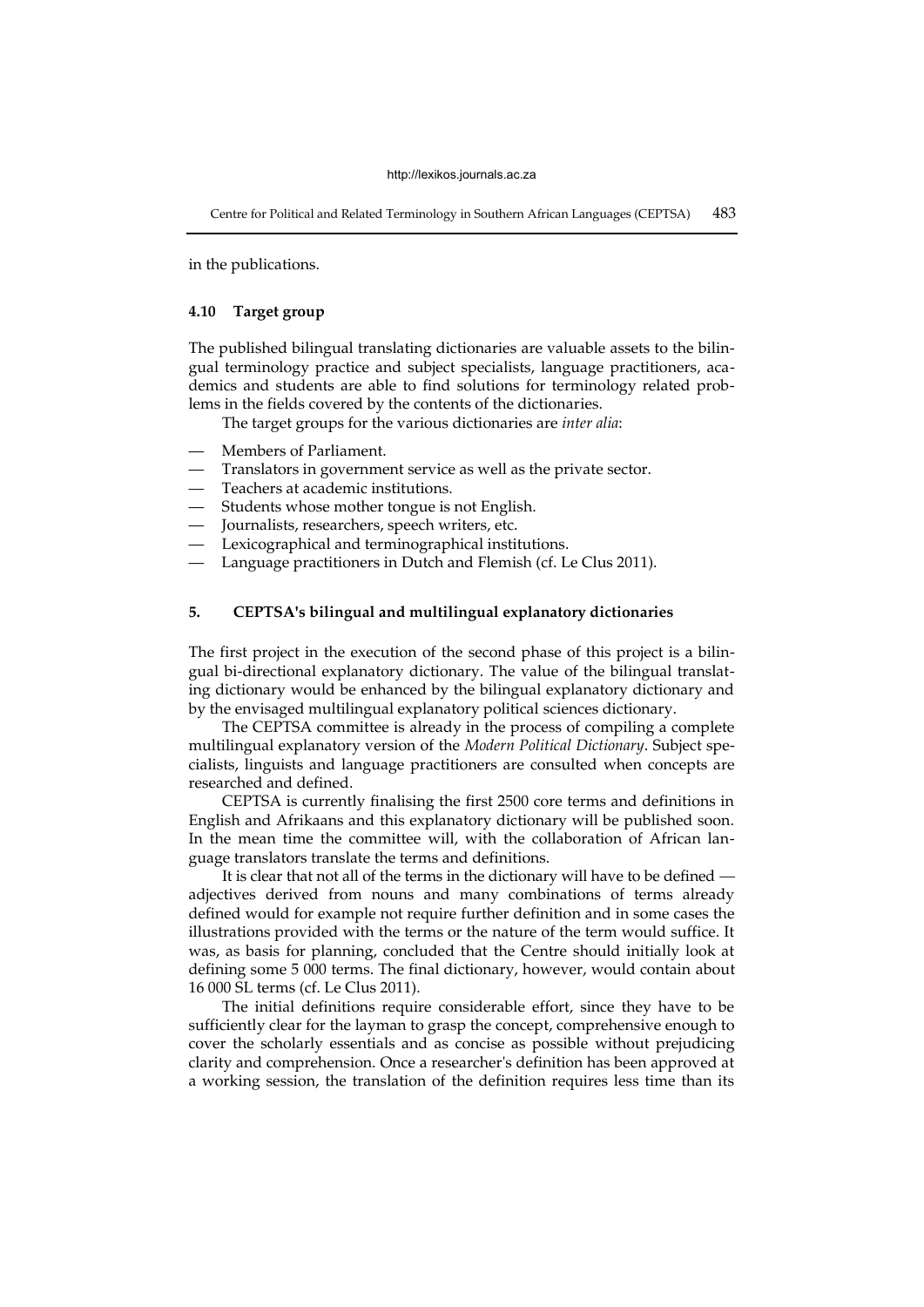initial crafting.

The bilingual explanatory English–Afrikaans political dictionary

- uses short scientific definitions to explain basic political and related facts, events and trends
- uses low register and simplified language in definitions
- enhances insight into complex South African and international developments

and moreover, wishes to promote the academic development of all South African languages (cf. Le Clus 2011).

#### **Examples of entries in the bilingual explanatory dictionary:**

**baby boom.** *A dramatic increase in the fertility rate, and thus the total number of births, of a country; usually with reference to the period 1946–1964 after World War II.* 

**geboortegolf.** *'n Dramatiese toename in die fertiliteitskoers, en dus in die totale aantal geboortes, van 'n land; gewoonlik met verwysing na die tydperk 1946– 1964 na die Tweede Wêreldoorlog.*

**non-associational interest group.** *An interest group distinguished by its intermittent articulation of interests and absence of a continuous organisational structure, eg kinship, class or economic factions, in a society that lobby their interests on an ad hoc basis.* 

**nie-assosiatiewe belangegroep.** *'n Belangegroep gekenmerk deur die onderbroke artikulering van belange en die afwesigheid van 'n aaneenlopende organisatoriese struktuur, bv verwantskap-, klasse- of ekonomiese faksies in 'n samelewing wat hulle belange op 'n ad hoc-grondslag bevorder.*

CEPTSA treated homonyms as separate entries seeing that these are terms with the same spelling form and with the same pronunciation, but with different meanings. Homonyms do not get homonym numbers, they are merely entered in succession and dealt with as separate articles, e.g.:

**judiciary n.** *The branch of government that deals with the administration of justice, courts of law and the decisions of judges.* 

**regsprekende gesag.** *Die owerheidsvertakking wat die administrasie van regspleging behartig, geregshowe en die uitsprake van regters hanteer.* 

**judiciary n.** <the judiciary>. *The judges and magistrates of a state as a collective institution.* 

**regbank** <die regbank>**.** *Die regters en landdroste van 'n staat as 'n kollektiewe instelling.*

**king maker.** *Someone who uses his influence and power to put a king or queen of his own choice on the throne.* 

**koningmaker.** *Iemand wat sy invloed en mag gebruik om 'n koning of koningin*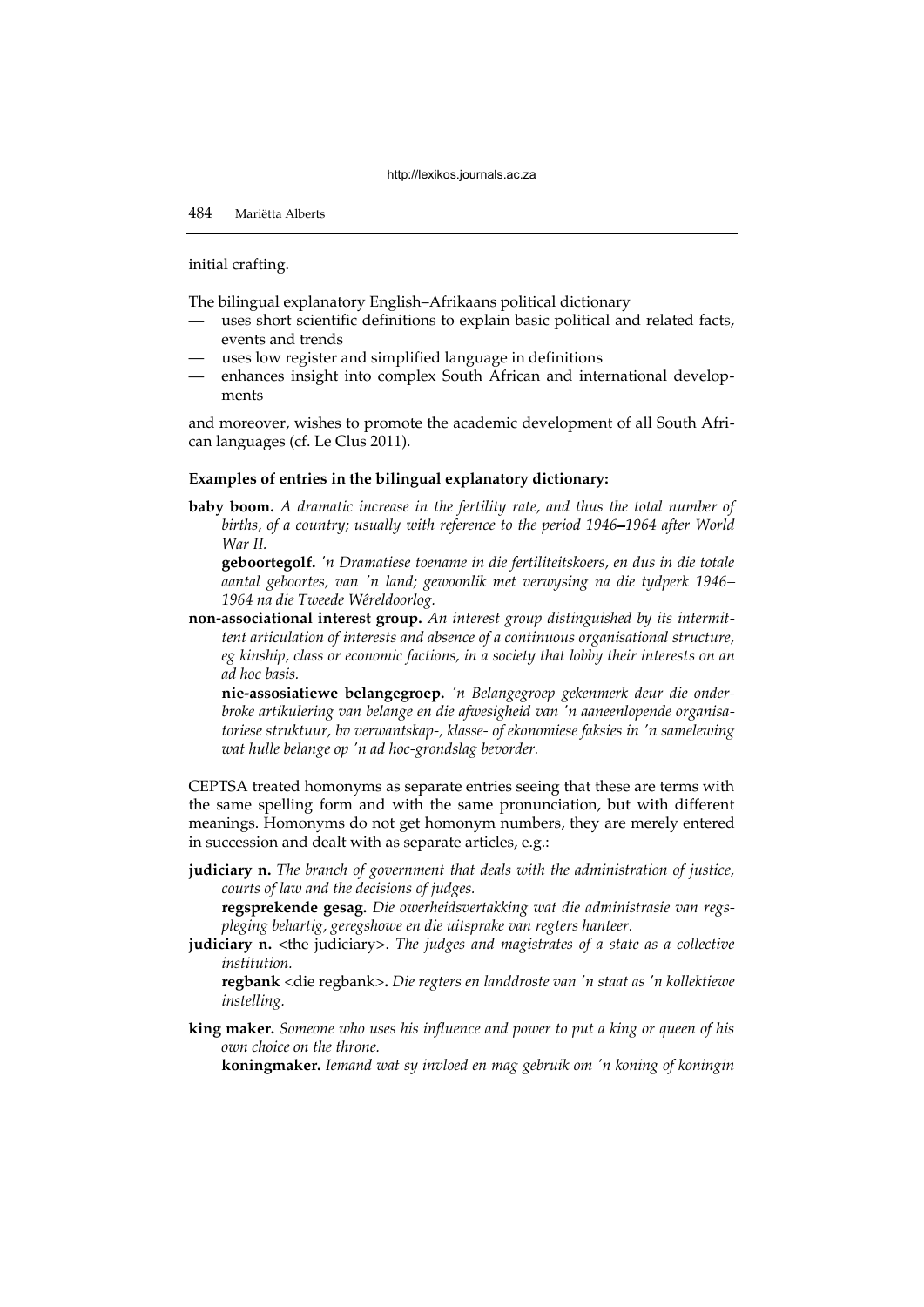Centre for Political and Related Terminology in Southern African Languages (CEPTSA) 485

*van sy eie keuse op die troon te plaas.* 

**king maker.** *Someone who uses his influence and power to have his own choice of leader elected in a position of authority.* 

Polysemes on the other hand have two or more related meanings. These meanings apply in all the languages and are captured in the same article but numbered separately, e.g.

**bywoner** <from Afrikaans>**.** *1. Historically in South Africa a non-landowning white man on a farm, who in exchange for his services, was accorded privileges such as free lodging, use of land, or even a share in the crop. The man and his dependants were collectively referred to as bywoners. 2. When figuratively used a person who, because of limited resources, is dependent on the support of a patron to whom allegiance is owed.* 

**bywoner.** *1. Histories in Suid-Afrika 'n wit man op 'n plaas, wat nie grond besit het nie en in ruil vir sy dienste sekere voordele soos gratis inwoning, grondgebruik en selfs deelsaai geniet het. Die man en sy afhanklikes is gesamentlik bywoners genoem. 2. Wanneer dit figuurlik gebruik word, 'n persoon wat vanweë beperkte hulpbronne afhanklik is van die steun van 'n begunstiger aan wie hy dan trou verskuldig is.* 

**faction fighting.** *1. Rivalries and conflict among sections and communities within a larger formation; also fighting among various clans and families in a tribe. 2. Infighting among divisions within a particular political party.* 

**faksiegevegte.** *1. Wedywering en konflik tussen seksies en gemeenskappe binne 'n groter samestelling; ook bakleiery tussen verskeie sibbes en families van 'n stam. 2. Binnegevegte tussen afdelings binne 'n bepaalde politieke party.* 

**lekgotla** <Sotho>**.** *1. Court where men sit; troop of warriors. 2. Originally a court or council where men meet; now often used for high-level consultative meetings in general.* 

**lekgotla** <Sotho>**.** *1. Hof waar mans sit; troep krygers. 2. Oorspronklik 'n hof of raad waar mans ontmoet het; nou dikwels gebruik vir hoëvlak raadplegende vergaderings in die algemeen.* 

Where parts of speech are indicated, the nouns are followed by verbs:

**bug n.** *A concealed electronic eavesdropping device commonly used by intelligence and security services to acquire information.*

**oor.** *'n Versteekte elektroniese afluisterapparaat wat algemeen deur inligtings- en veiligheidsdienste gebruik word om informasie te bekom.*

**bug v.** *To install an electronic eavesdropping device.* 

**ore installeer.** *Om 'n elektroniese afluisterapparaat te installeer.* 

**koningsalwer.** *Iemand wat sy invloed en mag benut om sy eie keuse van leier in 'n posisie van gesag verkies te kry.*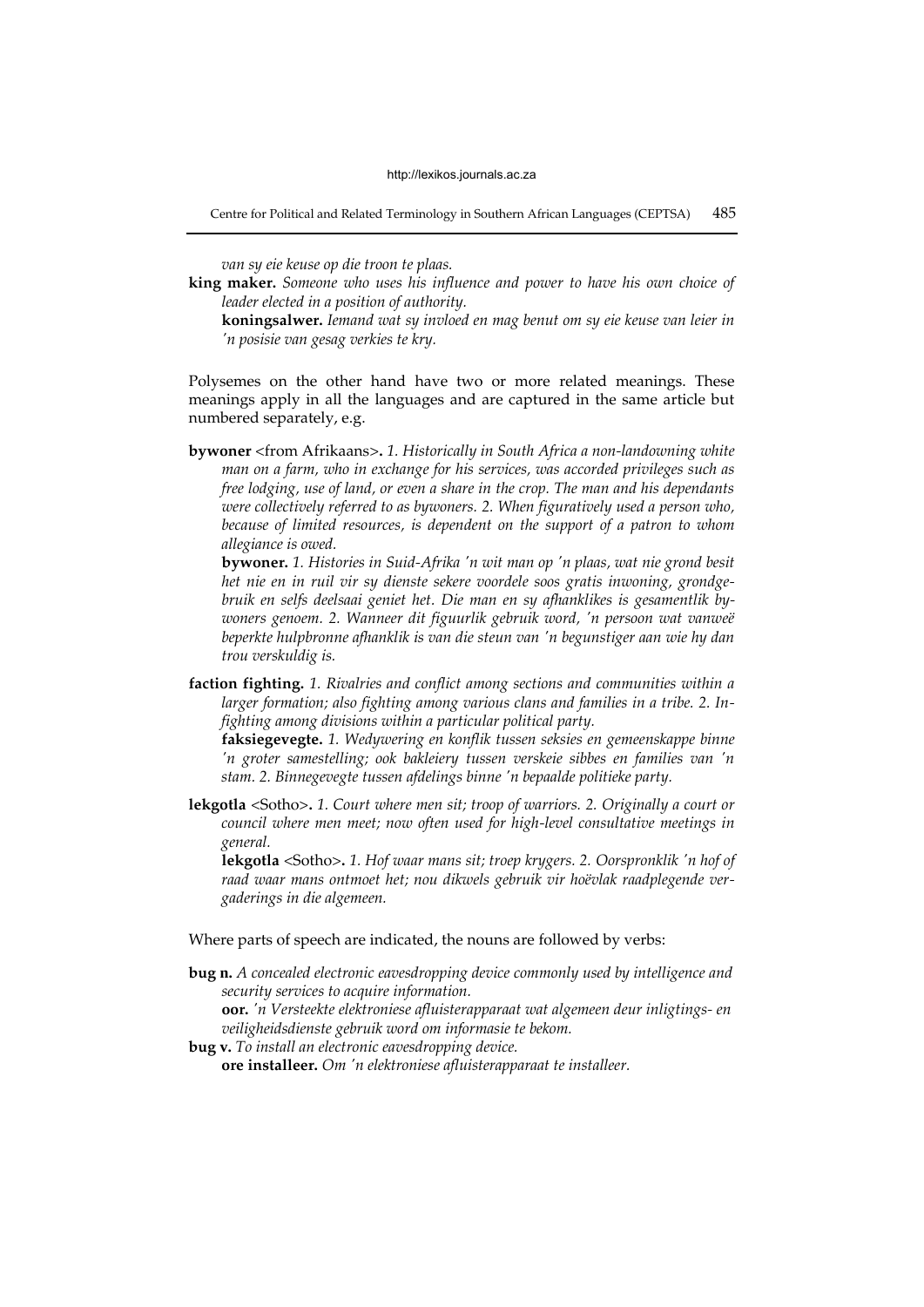#### **Cross-referencing:**

# **a) Abbreviations**

The abbreviated form is supplied at its alphabetical place and it is cross-referenced to the full form where the relevant information is supplied, e.g.:

**newly industrialised country (NIC, newly industrialised state).** *A state that has experienced rapid economic growth through outward looking macro-economic* 

*policies, eg Brazil, Singapore, South Korea and Taiwan.*  **nuut geïndustrialiseerde staat (NGS).** *'n Staat wat vinnige ekonomiese groei ervaar deur uitwaartse makro-ekonomiese beleid te volg, bv Brasilië, Singapoer, Suid-Korea en Taiwan.*

**NGO => nongovernmental organisation** 

#### **NIC => newly industrialised country**

**nongovernmental organisation (NGO).** *An institution that delivers a public service using private funding.* 

**nie-regeringsorganisasie (NRO).** *'n Instelling wat 'n openbare diens lewer deur die gebruik van privaat befondsing.*

#### **b) Synonyms**

Synonyms appear in brackets next to the preferred term and are also entered at their alphabetical places. The dictionary article is not repeated at the synonym and the synonym refers to the preferred term, e.g.:

**constituent state (federal territorial unit).** *A constituent political entity of a federal state, variously known as state (USA), province (Canada), land (Germany) and canton (Switzerland).* 

**deelstaat (federale territoriale eenheid, konstituerende staat).** *'n Samestellende politieke entiteit van 'n federale staat, met verskillende benamings soos staat (VSA), provinsie (Kanada), land (Duitsland) en kanton (Switserland).*

**federal territorial unit => constituent state** 

# **c) Relevant information**

The user is cross-referenced to related information, e.g.

**frigate.** *<see also battleship, corvette, destroyer> A warship displacing between 1 000 and some 3 600 tonnes and mainly designed for antisubmarine or anti-air warfare.* 

**fregat. <***kyk ook* **slagskip, korvet, torpedodraer>** *'n Oorlogskip wat tussen 1000 en sowat 3 600 ton verplaas en hoofsaaklik vir duikbootjag- of lugafweeroorlogvoering ontwerp is.* 

**fundamentalism** <*see also* **religious fundamentalism**>**.** *A deeply held conviction in the primary and most basic doctrine of a creed, often linked to an intense commitment and obsessive passion.*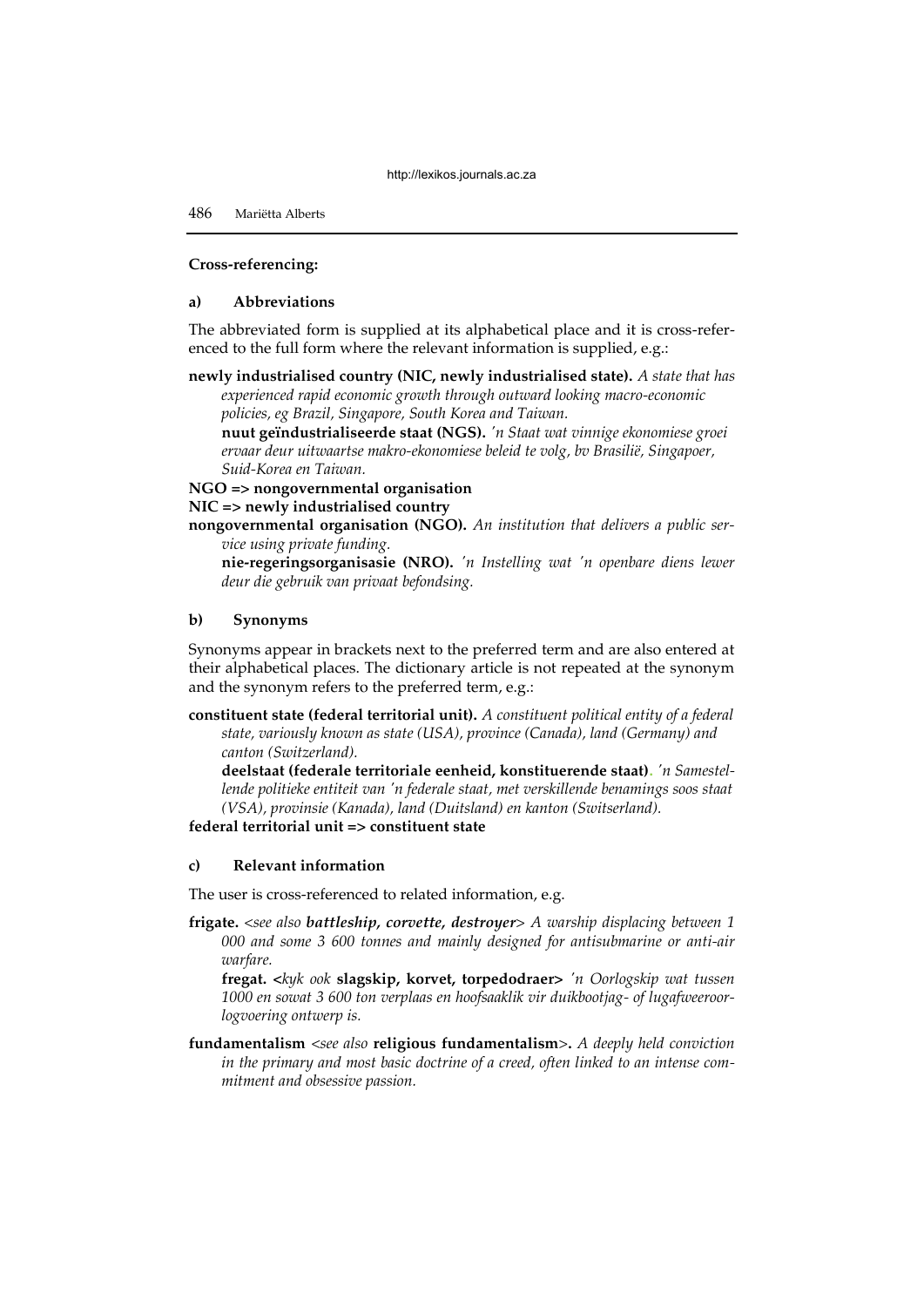Centre for Political and Related Terminology in Southern African Languages (CEPTSA) 487

**fundamentalisme.** *'n Diepgesetelde opvatting in die primêre en mees basiese leerstellings van 'n oortuigingsbelydenis, dikwels gekoppel aan 'n intense verwante toewyding en obsessiewe passie.*

CEPTSA published a draft list of 250 core English terms that were defined with the translation equivalents and definitions supplied in Afrikaans, Zulu and Northern Sotho, (cf. CEPTSA n.d.)

#### **Examples of entries in the draft list containing four languages:**

**ballot n. (poll).** *Any voting, whether secret or not, for a candidate or a motion.*  **stemming.** *Enige stemming vir 'n kandidaat of mosie, of dit geheim is al dan nie.*  **balote (kgetho).** *Kgetho efe goba efe; e ka ba ya sephiri goba ye e sego ya sephiri; ya nkgetheng goba ya tšhišinyo.*

**ukuvota.** *Ukuvota kwanoma yiluphi uhlobo, kungaba okuyimfihlo noma okungeyona okubhekiswe kulowo ongenele ukhetho noma kumbono othile.* 

- **cabinet.** *An executive committee tasked with the governmental functions of a state.*  **kabinet.** *'n Uitvoerende komitee wat met die regeringsfunksies van 'n staat belas is.*  **kabinete.** *Komitikhuduthamaga yeo e filwego mediro ya mmušo ya naga.* **ikhabinethi.** *Isigungu esiphakeme esinikezwe igunya lokuphatha imisebenzi kahulumeni ezweni.*
- **majority rule***. The exercise of power according to the will of the majority. meerderheidsheerskappy. Magsuitoefening volgens die wil van die meerderheid. ukubusa ngezwi leningi. Ukusetshenziswa kwamandla ngokuya ngentando yeningi.*

*pušo ya bontši. Tiragatšo ya maatla go ya ka thato ya bontši.* 

**squatter.** *A person that occupies land illegally and erects a shack or some other temporary shelter on it.* 

**plakker n.** *'n Persoon wat grond onwettig beset en 'n hut of ander tydelike skuiling daarop oprig.* 

**moipei.** *Motho yoo a dulago lefaseng le a dulago go lona e se ka molao gomme a aga mokhukhu goba mokutwana ofe goba ofe wa nakwana go lona.* 

**ohlala ngokungemthetho.** *Umuntu ohlala endaweni ngokungemthetho abuye akhe umkhukhu noma indawo yokukhosela yesikhashana.*

CEPTSA managed to define and translate 1000 core SL terms and definitions into Afrikaans, Zulu, Xhosa, Northern Sotho and Tswana. Subject specialists and translators working in the field of political sciences will therefore soon be able to utilize subject related matter in six of the eleven official languages. This is CEPTSA's endeavour towards multilingualism (cf. paragraph 3).

# **Examples of entries in the glossary containing six languages:**

**abdication.** *The renunciation of an office or responsibility, eg a throne.*  **abdikasie.** *Die afstanddoening van 'n amp of verantwoordelikheid, bv 'n troon.*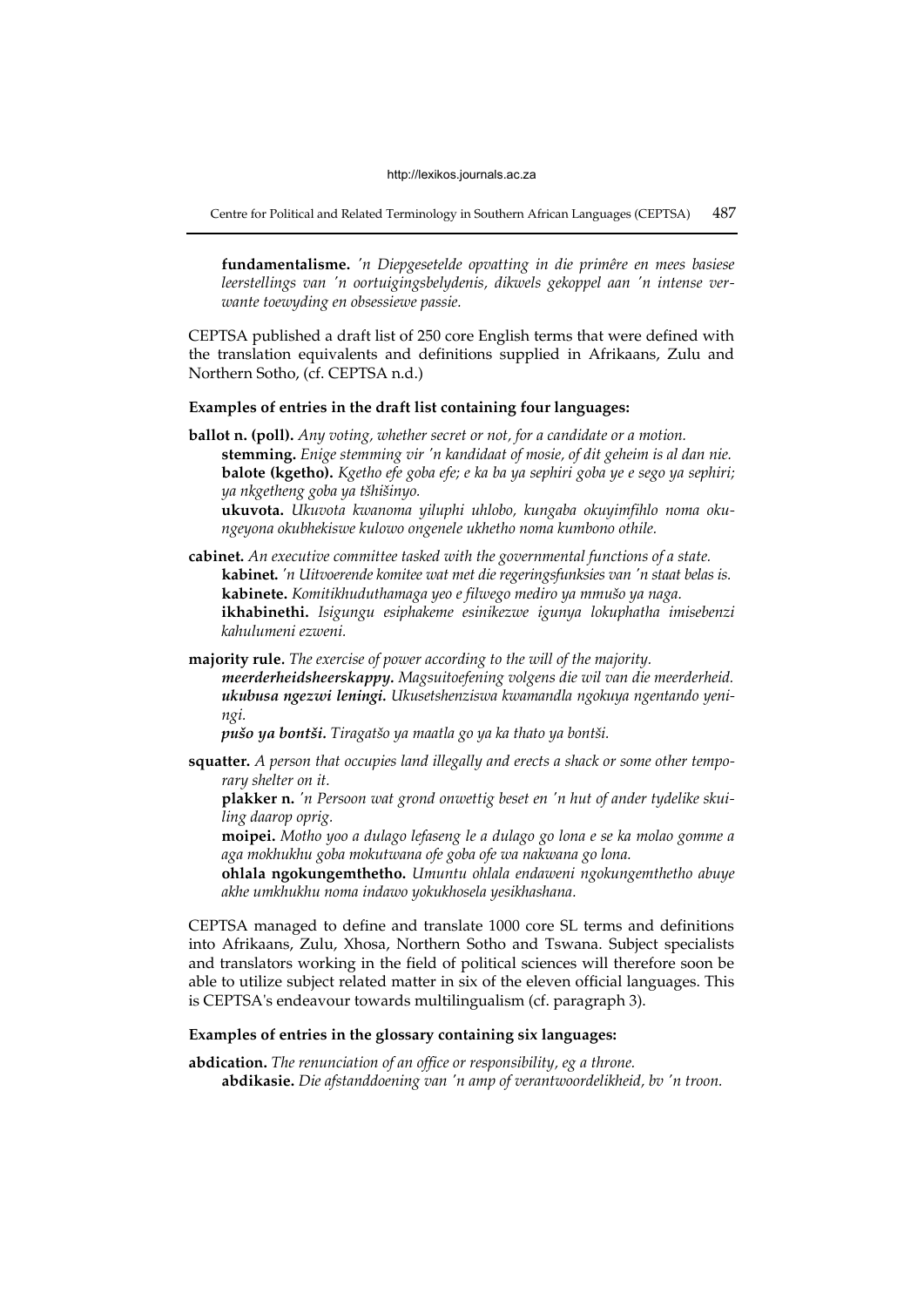**tholo ya modiro.** *Tlogelo ya ofisi goba mošomo, goba ona maikarabelo, mohlala, sedulo sa bogoši goba yona terone.*

**ukudela.** *Ukushiya phansi isikhundla esithile noma umsebenzi, isib. ubukhosi.*  **ukurhoxa.** *Ukurhoxa e-ofisini okanye esikhundleni, umz. ukushiya itrone.* 

**tholo-tiro.** *Go itatola tiro kgotsa go tlogela tiro ya ofisi le maikarabelo a yona, jaaka setilo sa bogosi/terone.*

**abolition.** *The act of doing away with a practice such as capital punishment or slavery.*  **afskaffing.** *Die handeling om 'n praktyk soos die doodstraf of slawerny tot niet* 

*te maak.*  **phedišo.** *Modiro wa go fediša mokgwa wa go swana le kotlo ya lehu goba bokgoba.* 

**ukuchithwa.** *Isenzo sokuchitha isejwayezi esithile njengokujeziswa ngakwezomnotho noma ubugqila.* 

**ukubhangiswa.** *Isenzo sokuphelisa inkqubo enjengeyesigwebo sentambo okanye ubukhoboka.* 

**phediso.** *Kgato ya go fedisa/khutlisa tsamaiso/tiragalo jaaka katlholelo leso kgotsa bokgoba.* 

**brinkmanship.** *In politics, the art of taking big risks, even to the verge of war, to test the resolve of the adversary in the hope that the adversary will back down.* 

**waagpolitiek.** *In die politiek is dit die kuns om groot risiko's te waag, selfs tot die randjie van oorlog, ten einde die vasbeslotenheid van 'n teenstander te toets met die hoop dat die teenstander sal toegee.* 

**sepolotiki sa bophonkgedi.** *Mo dipolotiking, bokgabo goba mokgwa wa go lekelela kudu, le ge e le mo lebakeng la go ka tsoga ga ntwa neng goba neng, go lekelela morero wa lenaba goba legogelathoko ka kholofelo ya gore legogelathoko le tlo boela morago.* 

**idelakufa.** *Kwezepolitiki, lokhu kusho ubuciko bokuzifaka ezimweni ezinobungozi, okungaba ngisho nayimpi ukuze kuxazululeke umbango ngethemba lokuthi isitha kumbe imbangi izogoba uphondo.* 

**idelakufa.** *Kwipolitiki, ubugcisa bokuthatha umngcipheko omkhulu, nokude kuye elwangcibeni lomlo, bokuvavanya isisombululo sobutshaba ngethemba lokuphelisa ubutshaba.* 

**bokwakwabidi ba polotiki.** *Mo dipolotiking, go tewa botswerere ba bogatlhamela masisi, le fa eka nna ba go fetlha ntwa, ba go kgopakgopetsa mmaba ka tsholofelo ya gore o tla katakatela morago.*

**log rolling** <USA>**.** *The practice of collusion between politicians involving favours for mutual gain.* 

**wedersydse politieke bevoordeling** <VSA>**.** *Die praktyk van samespanning tussen politici wat gunste tot onderlinge voordeel behels.* 

**kamogetšano ya thekgano** <USA>**.** *Tiragalo ya bogwaragwara goba bomenemene gare ga boradipolotiki yeo e akaretšago thušo yeo go yona bohle ba tlo boelwago ka go lekana.*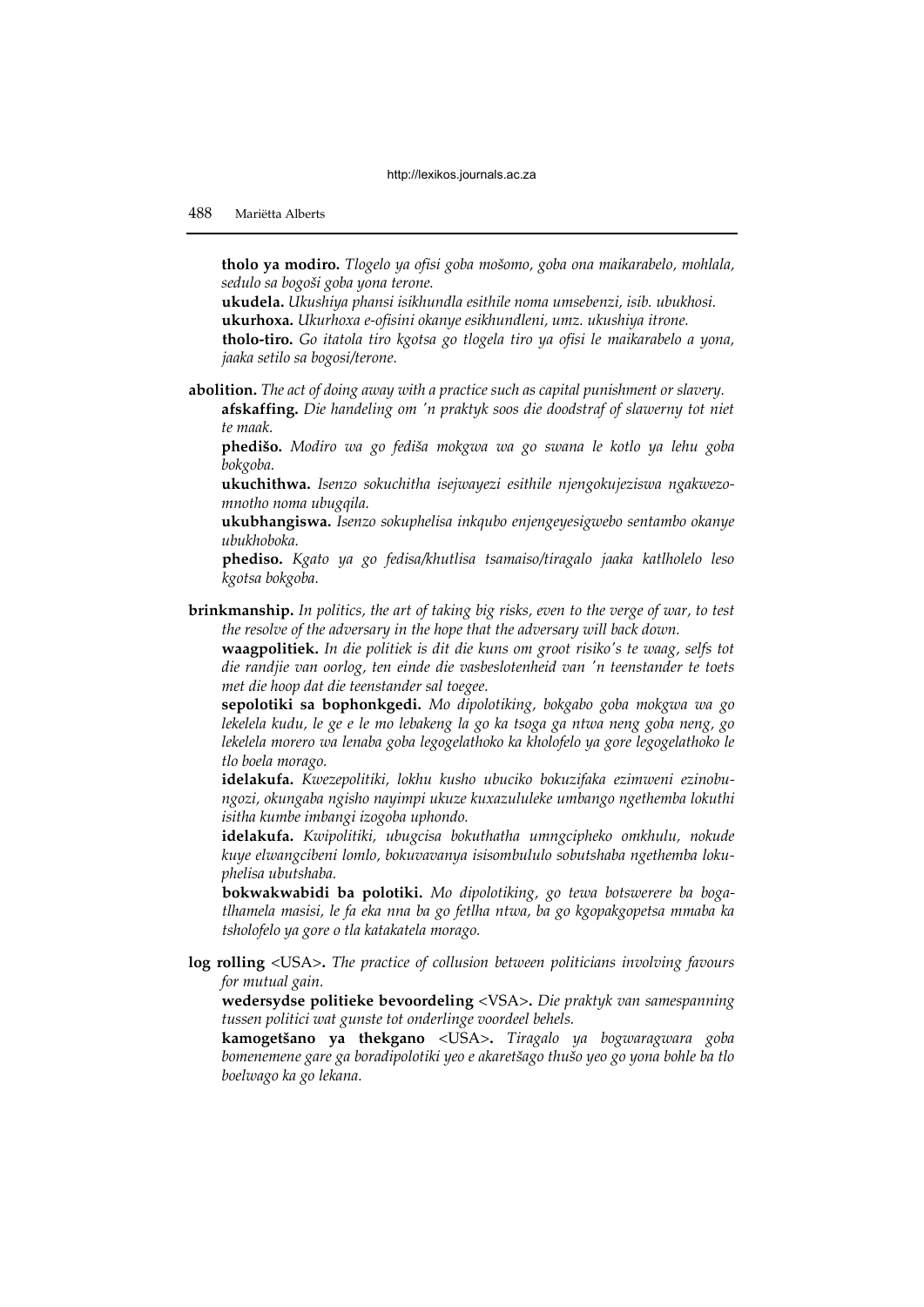Centre for Political and Related Terminology in Southern African Languages (CEPTSA) 489

**ukusebenzisana kwezombusazwe** <USA>**.** *Yisejwayezi sokusebenzisana phakathi kwabezombusazwe okufaka phakathi ukusizana ngenhloso yokuzuza okuthile nhlangothi zombili.* 

**ukusebenzisana kwezopolitiko** <USA>**.** *Ukusebenzisana kwabezopolitiko bencedana injongo iyinzuzo macala omabini.*

**go dikisana** <USA>**.** *Mokgwa wa tirisanommogo gareng ga boradipolotiki e akaretsang go direlelana molemo gore botlhe ba tle ba ungwe molemo.* 

**majoritarian democracy.** *Parliamentary practice in which the majority party takes full control of all executive powers and does not share power with coalition partners.*  **meerderheidsdemokrasie.** *Parlementêre praktyk waarin die meerderheidsparty volle beheer van alle uitvoerende bevoegdheid oorneem en nie mag met koalisievennote deel nie.* 

**temokrasi ya bontši.** *Tshepedišo ya palamente ye ka yona lekoko la bontši le tšeago taolo ye e feletšego ya maatla-taolo, gomme le sa abelane maatla le badirišani ka lona ka tshwaraganelo le lona.* 

**intando yeningi yabaningi.** *Inqubo yasephalamende lapho iningi linamandla okulawula ngokugcwele futhi lingabelani amandla nawozakwalo ababumbene nalo.* 

**idemokhrasi yesininzi.** *Inkqubo yepalamente ekuthi ngayo iqela elisisininzi lilawule yonke into kwaye lingabelani nawo namaqela elisebenzisana nawo.* 

**demokerasi ya pusontsi.** *Tsamaiso ya sepalamente e mo go yone lekoko la bontsi le tsayang taolo e e tletseng ya dithata tsotlhe tsa tsamaiso, mme le sa arolelane maatla le maphata a semphato.* 

**New Partnership for Africa's Development (NEPAD).** *Vision and programme of action for the development of the African continent; initiated by SA President Mbeki.* 

**Nuwe Vennootskap vir Afrika se Ontwikkeling (NUVAO).** *Visie en aksieprogram vir die ontwikkeling van die Afrikavasteland; deur SA president Mbeki van stapel gestuur.* 

**Tirišanommogo ye Mpsha ya Tšwelopele ya Afrika (NEPAD).** *Ponelopelo le lenaneo la modiro la kgolo goba tšwelopele ya kontinente ya Afrika, ye e tlilego ka mopresidente wa Afrika-Borwa Mopresidente Thabo Mbeki.* 

**Inhlangano yobumbano ethuthukisa i-Afrika (NEPAD).** *Umbono kanye nezinhlelo okuhloswe ngazo ukuthuthukisa izwekazi lase-Afrika; lo mbono waqalwa ngumongameli Mbeki waseNingizimu Afrika.* 

**Intsebenziswano eNtsha yoPhuhliso lweAfrika (NEPAD).** *Umbono neenkqubo zamanyathelo ophuhliso lwelizwekazi iAfrika owasungulwa ngu-Mongameli Mbeki woMzantsi Afrika.* 

**Kgolagano e Ntšhwa ya Ntshetsopele ya Aferika (NEPAD).** *Ponelopele le lenaane la dikgato tsa togamaano go kgontsha ntshetsopele ya kontinente ya Aferika; kgato e e akantswe ke Moporesidente Mbeki wa Aferika Borwa.* 

**zoning.** *Directions setting out the purpose for which land may be used.*  **sonering.** *Voorskrifte wat die doel waarvoor grond gebruik mag word, uiteensit.*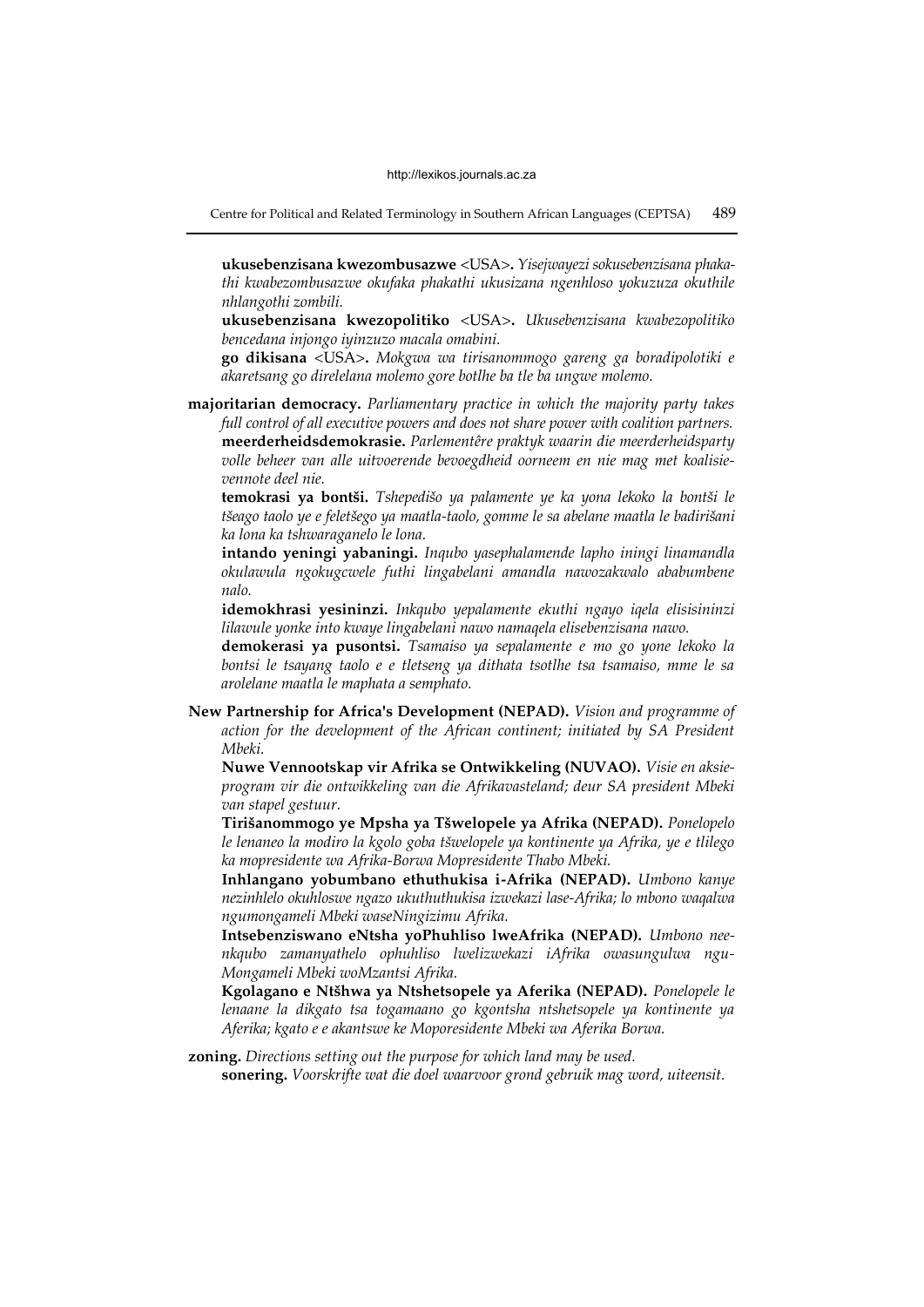**kago ya magora.** *Dikaelo tšeo di hlathollago maikemišetšo ao naga goba lefase le ka šomišwago ka gona.*

**ukwehlukanisa izindawo.** *Izinkomba ezibekwayo ngenhloso ekhomba ukuthi umhlaba ungasetshenziselwani.* 

**ukucandwa komhlaba.** *Izikhokelo ezibonisa ukuba umhlaba mawusetyenziselwe ntoni na.* 

**kageletso.** *Ditaelo tse di tlhalosang maikaelelo a gore lefatshe le ka dirisiwa.*

The committee is already working on a consolidated list containing 2500 core terms and definitions. Examples of terms and definitions in this list are:

- **accredited diplomatic representative.** *A person whom the receiving state recognises as a representative of the sending state and is accorded diplomatic privileges and immunities but not necessarily full diplomatic status.*
- **geakkrediteerde diplomatieke verteenwoordiger.** *'n Persoon wat deur die ontvangerstaat as 'n verteenwoordiger van die sendstaat erken word en aan wie diplomatieke voorregte en immuniteit, maar nie noodwendig volle diplomatieke status nie, toegeken word.*
- **moemedi wa merero ya ka ntle yo a dumeletšwego.** *Motho yo e lego gore mmušo wo o amogelago o mo lemoga bjalo ka moemedi wa mmušo wo o mo romelago e bile o fiwa ditshwanelo tša boemedi le tšhireletšo eupša e sego maemo ao a tletšego a boemedi.*
- **umkhulumeli wezangaphandle osemthethweni.** *Umuntu ongomkhulumeli wezwe lakhe abe ekwelinye izwe, anikezwe amagunya obunxusa nokuvikeleka kodwa abe engenasikhundla esiphelele kwezombusazwe.*
- **breach of the peace.** *1. Belligerent action by one or more powers in contravention of behaviour required to maintain the nonviolent conduct of international relations. 2. The criminal offence of disrupting the public order through rowdy behaviour.*
- **vredesbreuk.** *1. Strydlustige optrede deur een of meer moondhede in stryd met die gedrag wat vereis word om die niegewelddadige voer van internasionale betrekkinge te handhaaf. 2. Die kriminele oortreding om die openbare orde deur rumoerige gedrag te skend.*
- **tlolo ya khutšo.** *1. Kgato ya ntwa ke mmušo goba e mentši ka go tlola maitshwaro ao a nyakegago go boloka boitshwaro bjo e sego bja ntwa bja dikamano tša boditšhabatšhaba. 2. Molato wa bosenyi wa go šitiša taolo ya setšhaba ka maitshwaro a go se laolege.*
- **ukwephula uxolo.** *1. Isenzo sokuthanda ukulwa esenziwa umbuso owodwa noma ngaphezulu ukuphikisana nokuziphatha okumisiwe ukunqanda izimo zodlame zobudlelwane bomhlaba jikelele. 2. Ukwephulwa komthetho ngokuletha inxushunxushu emphakathini ngokuziphatha ngobudlova.*
- **no-go area.** *An area that is controlled by criminals or insurgents and bars normal movement to the extent that the police or armed forces can only enter it by force.*  **wegblygebied (moeilikheidsoekgebied).** *'n Gebied wat deur misdadigers of insurgente beheer word en normale beweging in so 'n mate versper dat die polisie*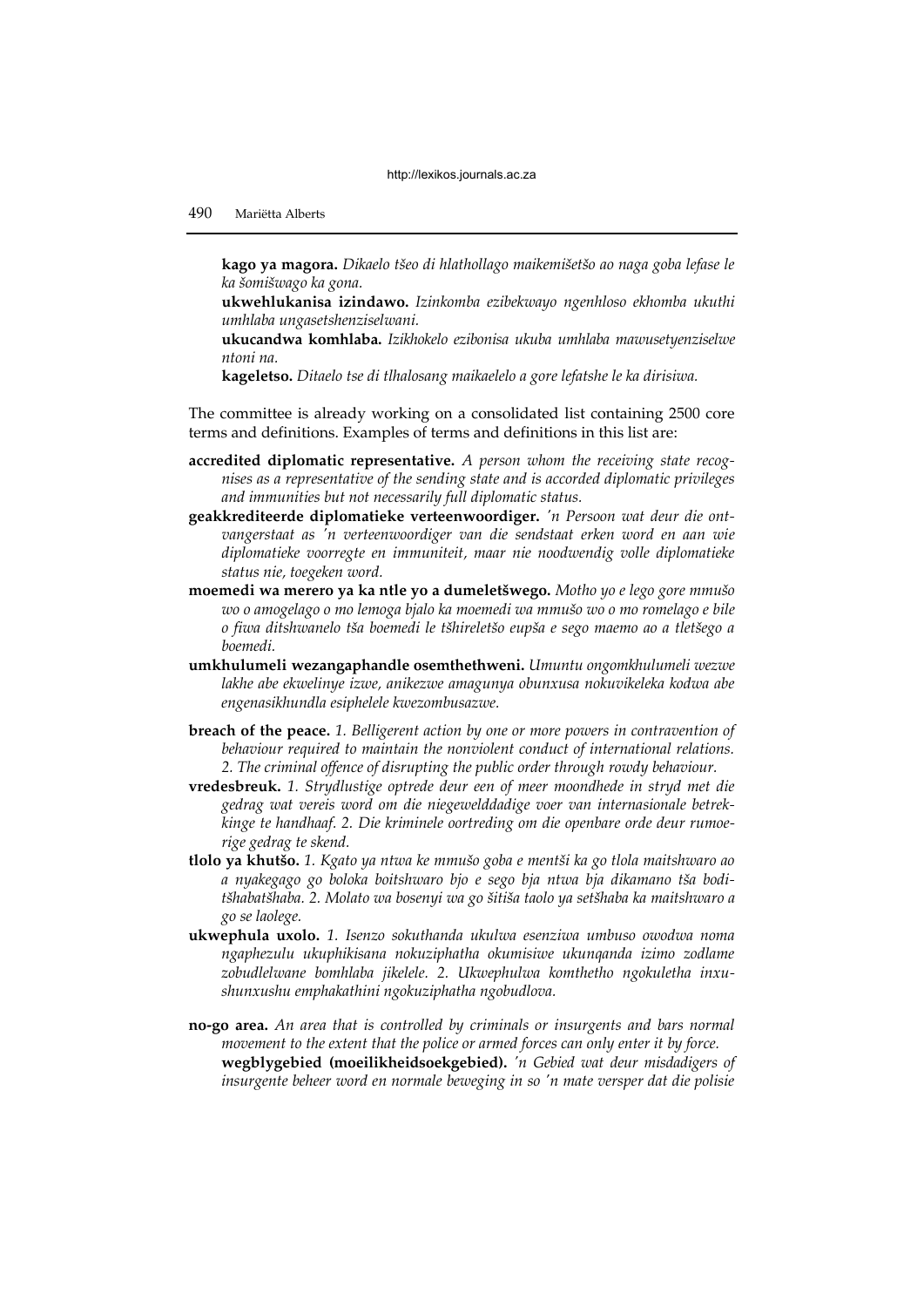Centre for Political and Related Terminology in Southern African Languages (CEPTSA) 491

*of gewapende magte dit slegs met geweld kan binnegaan.* 

**lefelo leo le sa tsenwego.** *Lefelo leo le laolwago ke disenyi goba marabele, gomme ba thibela mesepelo ya batho ya tlwaelo go fihla moo e lego gore maphodisa goba mašole ba ka e tsena fela ka go šomiša maatla.*

**indawo ekungabhadwa kuyo.** *Indawo elawulwa yizigelekeqe noma abashokobezi bavimbele iminyakazo ejwayelekile ngendlela yokuthi amaphoyisa noma umbutho ohlomile ungene kuyo ngokusebenzisa amandla.* 

**indawo ekungahanjwayo kuyo.** *Indawo elawulwa zizaphula-mthetho okanye ngabarhubuluzi nto eyenza ukuba kungahanjwa kuyo ngendlela eqhelekileyo kangangokuba amapolisa okanye amajoni asuka angene ngetshova.* 

**lefelo ga-go-tsenwe.** *Lefelo le le laolwang ke disenyi kgotsa batsoolodi mme le ganetsa tsamao e e tlwaelegileng mo e leng gore le ka tsenwa fela ke sepodisi le sesole ka kgapeletso.* 

**judicial review:** *A re-examination by judges, eg of the proceedings of a lower court.* 

**regterlike hersiening**: *'n Herondersoeking deur regters, bv van die verrigtinge van 'n laer hof.*

**tshekatsheko-leswa ya tshepetšo ya molao**: *Tebelelo-leswa ke baahlodi, mohlala; ga ditshepetšo tša kgorotsheko ya fase.*

**ukubu tlhomo ya ditiro** <go tlhola ditiro> **(yekezwa kokuphathelene nomthetho):** *Ukuhlolwa kwesibili okwenziwa ngamajaji, isib. Kwezinqubo zezinkantolo ezisezingeni eliphansi.* 

**ukuhlolwa ngokwasemthethweni:** *Ukuhlolwa kwetyala lihlolwa ziijaji, umz.ityala ebeliviwe kwinkundla esezantsi.* 

**tshekatshekoseswa ya molao:** *Tshekatsheko seswa ke baatlhodi, jaaka ya ditsamaiso tsa kgotla-tshekelo e kwa tlase.* 

**ukuhlolisisa ezobulungiswa:** *Amandla wekhotho ukuhlolisisa imithetho, ihlelo elinikelwe mbusi nezenzo zempande ezinye zombuso, nokutjho bona azikalungi.* 

**tekolo ya melao:** *Matla a boahlodi a ho sheba hape melao le diketso tsa makala a mang a mmuso, e be bo di phatlalatsa jwalo ka tse sa amohelehang.* 

**kubukisiswa kwekuhlulelwa:** *Emandla ekwahlulela ekubukisisweni kwemtsetfo, kunciphisa netento kwalamanye emagatja ahulumende, nekukhipha sincumo sekutsi kutsi akukaciniseki.* 

**nxiyanxiyo wa vuavanyisi:** *Matimba ya huvo ya milawu ku xiyaxiya milawu, swileriso na swiendlo swa marhavi man'wana ya mfumo no hlambanya leswaku a ya ha ri na mpfumelelo wo tirha.* 

The subject and language community are, however, in need of political and related terminology in the additional official languages and future publications by CEPTSA will address this need. An attempt towards supplying the terms and definitions in all the official languages was already made. Seeing that CEPTSA is not funded, and has to generate its own funding, the current members of CEPTSA are not remunerated for any work done. CEPTSA was thus far successful in obtaining translation assistance from the Language Unit, University of Johannesburg (Zulu, Northern Sotho and Tswana) and from the Lan-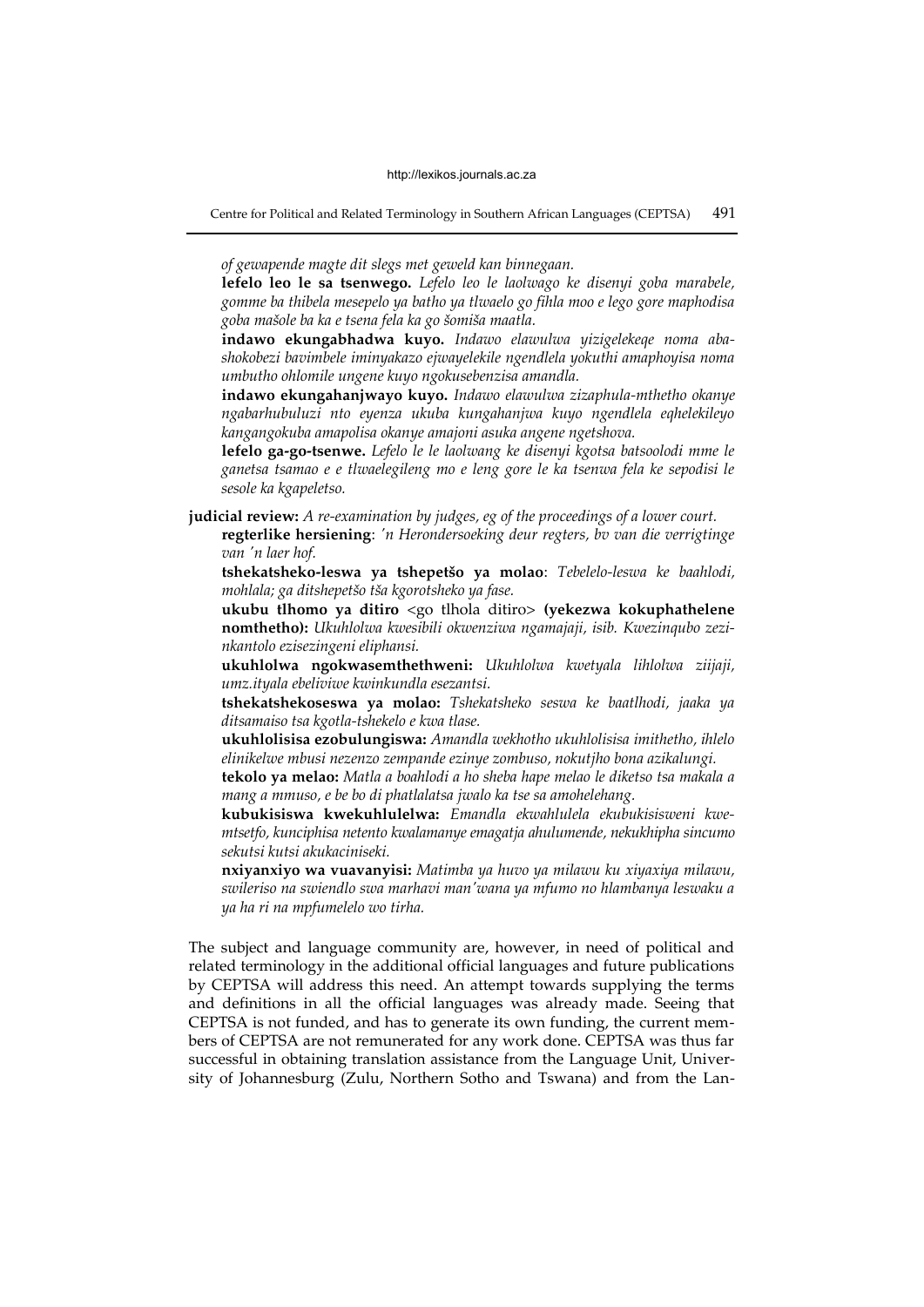guage Centre, University of Stellenbosch (Xhosa). The Centre will soon have to find amicable financial solutions in order to translate the 2500 core terms and definitions into the other official languages.

The main concern is to find subject specialists who are recognised experts in the fields of politics and with a sound linguistic background in the related target languages and terminologists and translators with a keen interest in the subject field and with a superb knowledge of the intricacies of the relevant target languages to assist with the compilation of the multilingual explanatory dictionaries.

Translating a *term* into ones own language by a mother tongue speaker when both the term and its elucidation are available generally requires less time than constructing a definition, therefore a slightly lower rate of pay would apply to the translation of terms. Translating a *definition* is somewhat more complicated, however, since it must not only be technically correct but must be rendered in the correct idiom of the target language, therefore a higher rate of pay would be applicable to the translation of definitions. In selecting a method of remuneration for the writing of definitions and translations into African languages the Centre had to choose between a system of payment for time worked at an approved hourly rate on the one hand or payment per product delivered on the other hand. After considering the methodology of the programme it was decided to remunerate researchers for product delivered and accepted, at a fixed amount per term and definition, taking into consideration the average time that could reasonably be expected to be required for creating the definition/translation in relation to a reasonable rate of pay for work of this nature.

The factors affecting the cost of research and editing are thus the number of terms to be defined and translated, the rate of remuneration for definitions and translations, and the number of languages involved plus the number of working sessions for evaluation and approval, the number of researchers involved in these sessions and the rate of remuneration for such working sessions. It should be noted that such a budget does not include salaries; the researchers are part time collaborators who are remunerated per approved product and whose reasonable subsistence and travel expenses are reimbursed.

The working sessions will evaluate and approve the initial definitions as well as the translations of terms and definitions received from the individual researchers. The cost of this is determined by the number of members of the Centre as well as additional researchers and translators involved plus the time required for each working session, the frequency of the sessions, the duration of the programme and the reasonable rate of remuneration for the participating members. Juta and Company (Pty) Ltd indicated its interest in publishing the various bi- and multilingual explanatory dictionaries and in assisting with the process and financing of translating terms and definitions into the official African languages.

The ultimate product will be a Modern Political Dictionary in English, Afrikaans and the official African languages, featuring: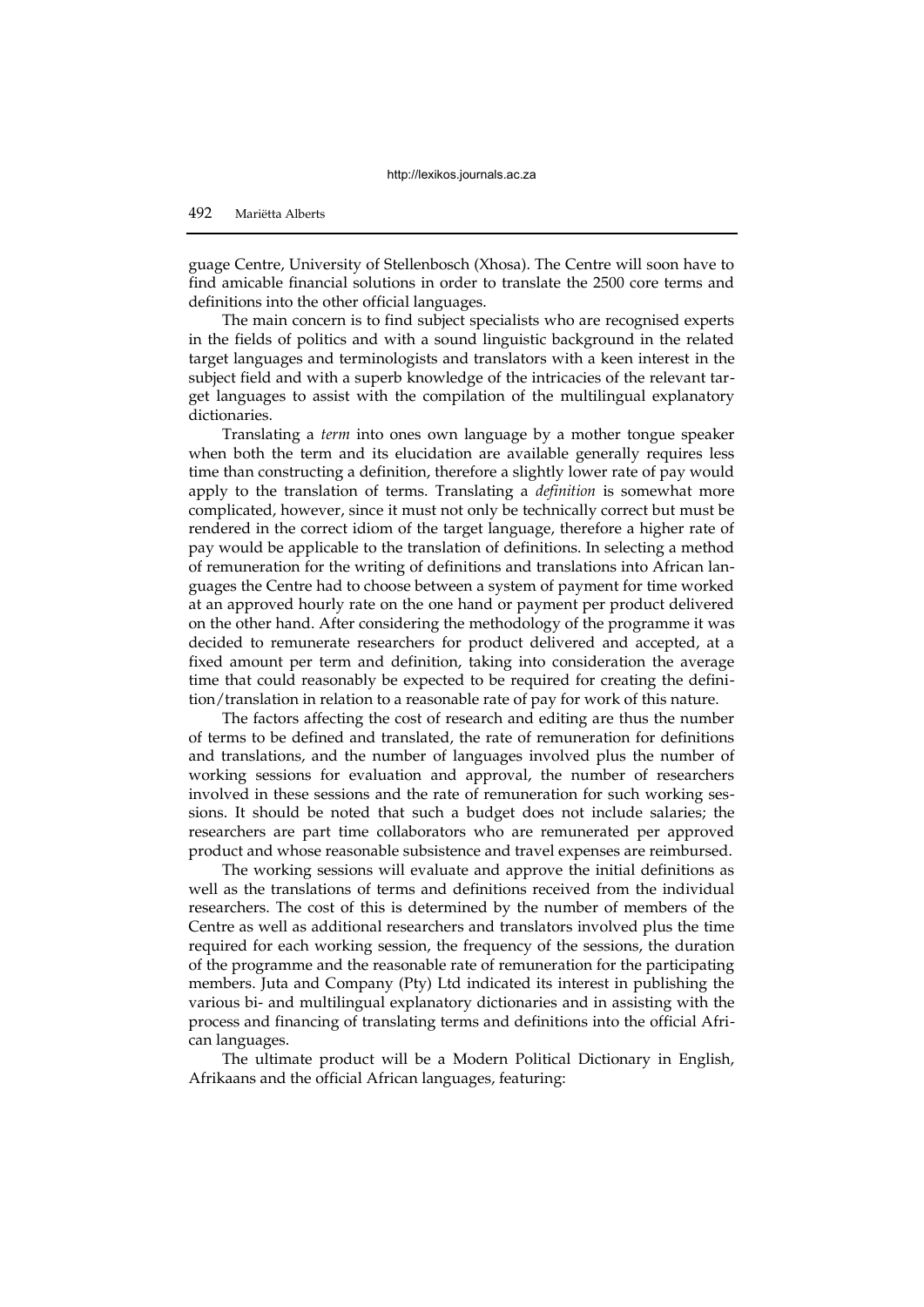Centre for Political and Related Terminology in Southern African Languages (CEPTSA) 493

- An explanatory, multilingual dictionary covering the fields of International Politics, Political Science, Public Administration (including municipal government and administration), Development Studies and Strategic Studies**.**
- 16 000 terms with source language terms and definitions (English) and translation equivalents and definitions in Afrikaans, Zulu, Xhosa, Ndebele, Swati, South Sotho, Tswana, Northern Sotho, Venda and Tsonga.

Although target users might still use English they will at least have the definitions and terms available in their first languages if the concepts are defined in SL and TLs and they will then be able to conceptualise, deduct and internalise the relevant information. There is no reason why the official languages could not develop into functional languages for higher learning or the working environment if LSP dictionaries are (made) available.

#### **6. Conclusion**

The terminographical results of the Centre for Political and Related Terminology in Southern African Languages (CEPTSA) receive attention. The bilingual publications are discussed and special emphasis is placed on aspects such as neologisms, problematic terms, orthography and transliterations. The borrowed terms and gains from the indigenous languages as well as from foreign languages are scrutinised. An overview is given of a variety of functional suffixes that were used productively in the *Political and Related Terms.* The latest dictionary contains quite a number of abbreviations for full forms. An indication is given of the type of abbreviations entered in the technical dictionary and examples are given of the kind of annexures added to the dictionary. The article discusses the envisaged explanatory dictionaries, i.e. a bilingual bi-directional English–Afrikaans explanatory dictionary and examples are given of term equivalents and definitions already available in some of the official African languages. CEPTSA's plan regarding work on a multilingual explanatory dictionary in all official South African languages is discussed. Translating definitions and coining terms in the various official languages requires subject knowledge and linguistic expertise. A collaborative working relationship between subject specialists, linguists and translators is needed to compile the multilingual explanatory political dictionary in order to provide standardised terminology in the political and related fields. The article ends with an overview on future plans.

#### **7. Bibliography**

**Alberts, M.** 1998. The Harmonisation of Nguni and Sotho: Terminological Perspectives. Prah, K.K. 1998. *Between Distinction and Extinction. The Harmonisation and Standardisation of African Languages*: 229-242. Johannesburg: Witwatersrand University Press.